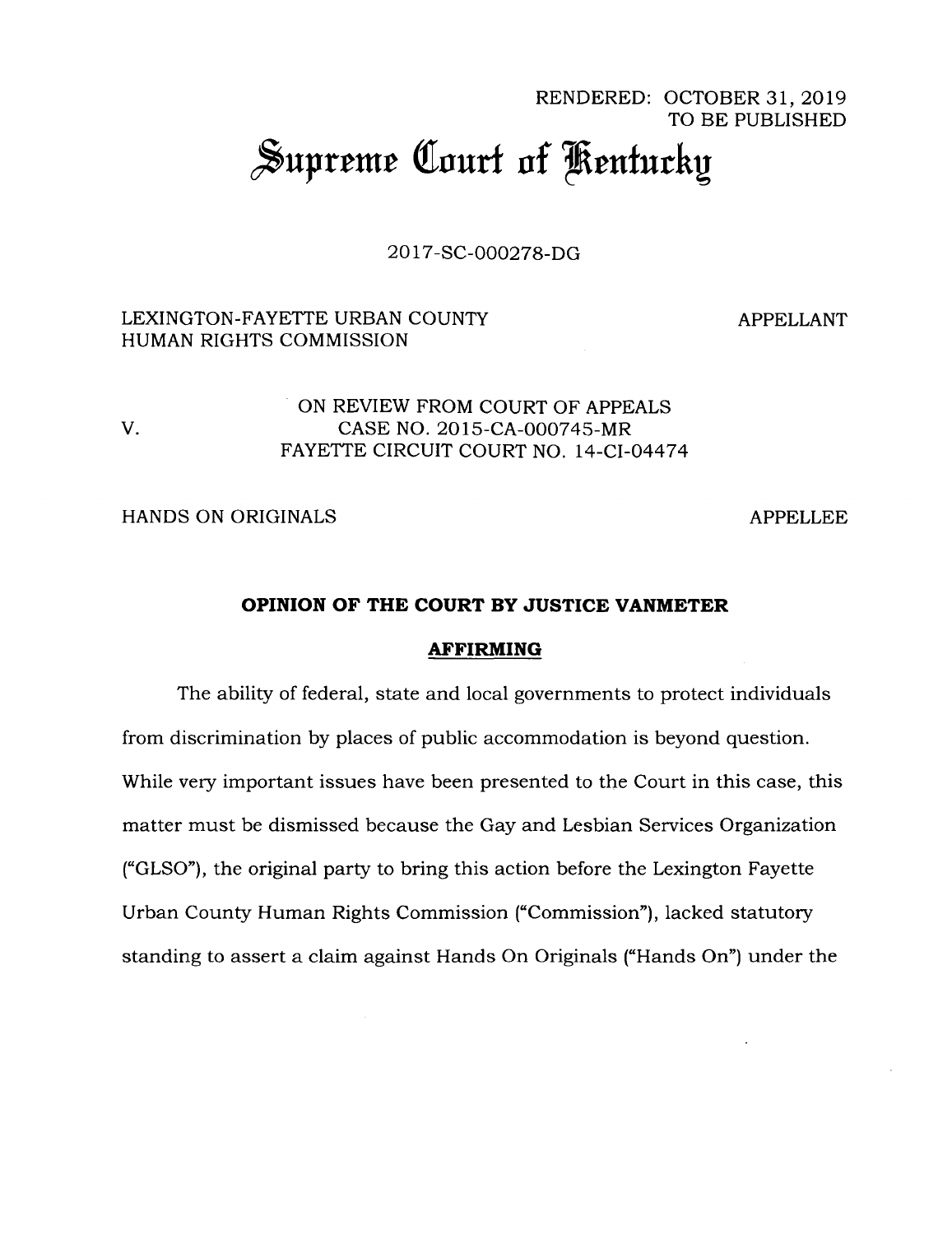Lexington Fayette Urban County Government ("LFUCG") ordinance, Section 2- 33, and KRS<sup>1</sup> 344.120.

## **I. Factual and Procedural Background.**

Hands On, a closely-held corporation with three owners, is a small business located in Lexington which prints promotional materials such as shirts, hats, bags, blankets, cups, bottles and mugs for its customers. Hands On employs graphic design artists to implement its customers' expressive purposes. Blaine Adamson, one of Hands On's three shareholders, is its managing owner. He, along with the other two Hands On shareholders/owners, are Christians who operate Hands On consistently with their understanding of the Bible's teachings. The Commission found that Hands On's religious beliefs are sincerely held. Hands On's stated policy on its website provides:

Right of Refusal: Hands On Originals both employs and conducts business with people of all genders, races, religions, sexual orientations, and national origins. However, due to the promotional nature of our products, it is the prerogative of Hands On Originals to refuse any order that would endorse positions that conflict with the convictions of the ownership.

Hands On owners believe that sexual relations should occur only within a marriage between a man and a woman. To be clear, while they disapprove of relations between members of the same sex, they also disapprove of nonmarital sexual relations between a man and a woman.

<sup>1</sup> Kentucky Revised Statutes.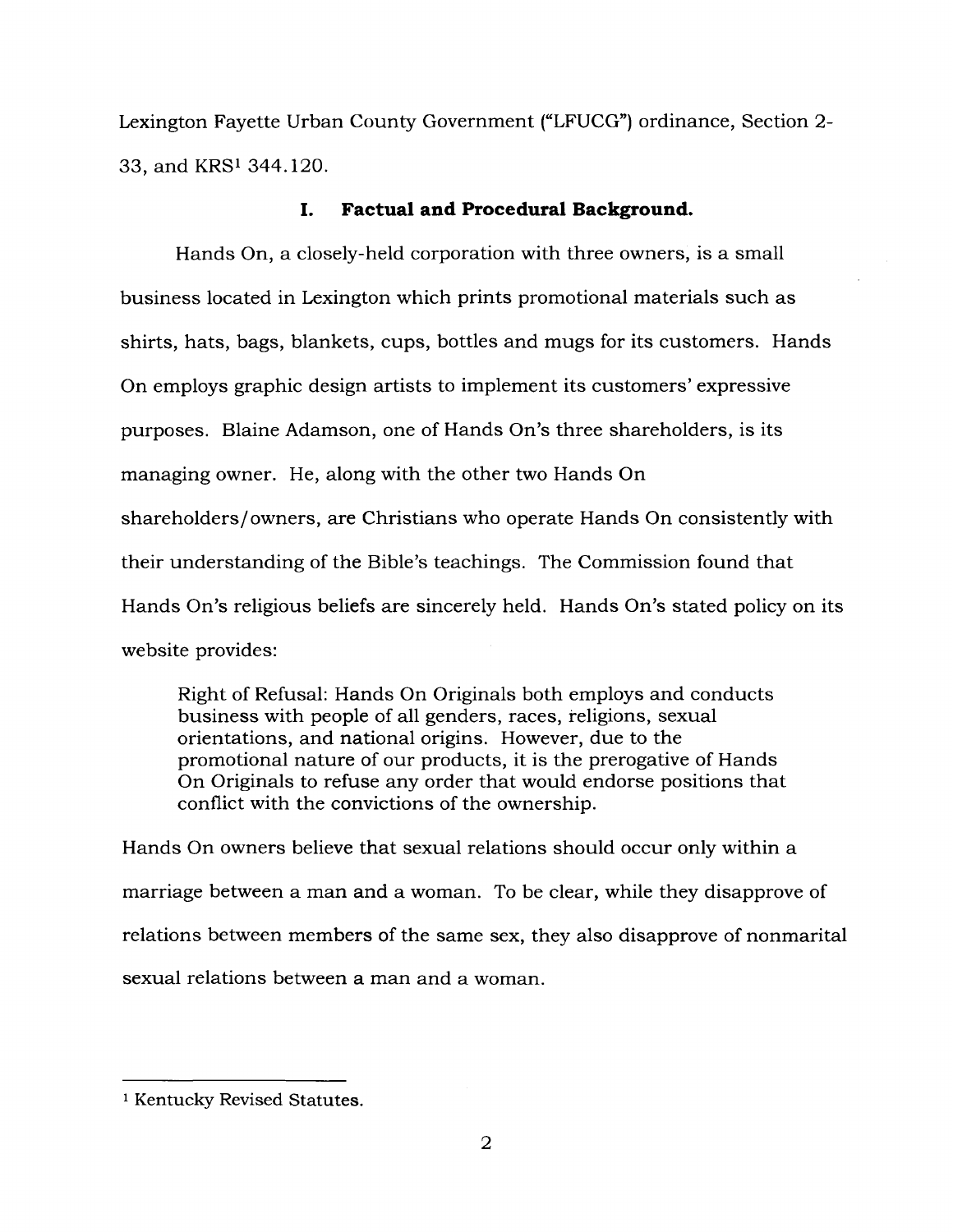GLSO is a Kentucky not-for-profit corporation,<sup>2</sup> based in Lexington, which represents and advocates for the lesbian, gay, bisexual, transgender, queer, questioning, intersex and allied community ("LGBTQ+"). GLSO holds an annual event called the "Lexington Pride Festival" that supports this community and its message. As noted by the circuit court, "[t]hrough its various programs, publications and other media, GLSO speaks in favor of sexual relationships and sexual activities outside of a marriage between a man and a woman. GLSO seeks to change attitudes concerning this issue and similar issues through its programs and publications." GLSO members and supporters come from all walks of life and all sexual orientations.

In February 2012, a GLSO representative contacted Hands On about printing t-shirts for the upcoming Pride Festival<sup>3</sup> and submitted a t-shirt design. A Hands On employee reviewed it and quoted GLSO a price, without presenting the design to Adamson. The proposed t-shirt design bore the name "Lexington Pride Festival" with rainbow-colored circles around an enlarged number "5" in recognition of the fifth year of the festival.

The following month, a different GLSO representative contacted Hands On about the price quote and spoke with Adamson, who had not yet viewed the t-shirt design. Adamson inquired into what the Pride Festival was and learned that the t-shirts would be in support of the LGBTQ+ community. Adamson

<sup>2</sup> The Kentucky Secretary of State's website discloses that "Gay and Lesbian Services Organization" is an assumed name for Lexington Gay Services Organization, Inc. ([www.sos.ky.gov](http://www.sos.ky.gov)) (accessed 4 Sept. 2019).

<sup>3</sup> The 2012 Pride Festival was scheduled for June 30, 2012.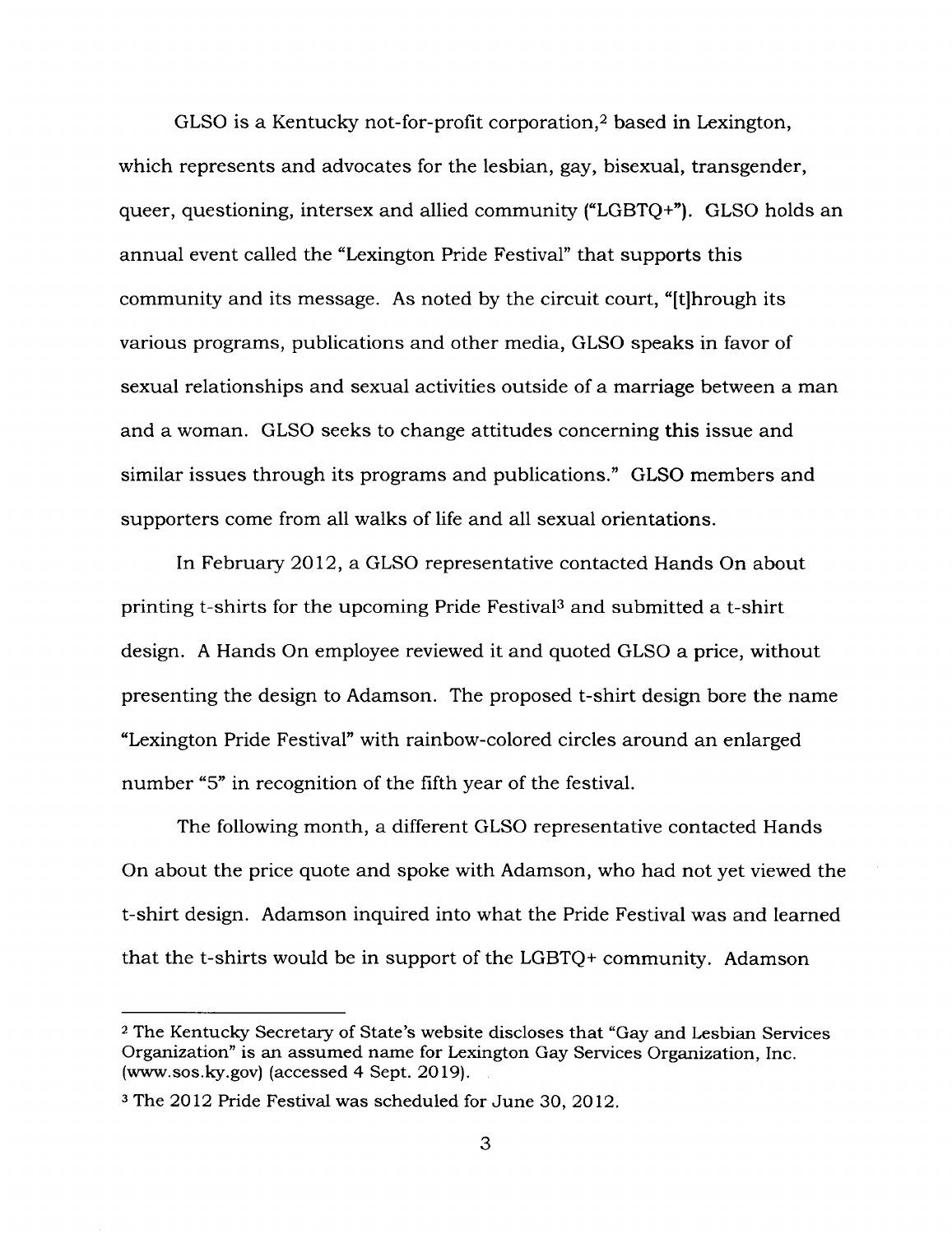advised the GLSO representative that because of his personal religious beliefs, Hands On could not print a t-shirt promoting the Pride Festival and its message advocating pride in being LGBTQ+. Adamson offered to refer GLSO to another printing shop. At no point did any Hands On representative inquire into the GLSO representatives' sexual orientation, and the GLSO representatives did not disclose such information. Ultimately, GLSO procured the t-shirts from a Cincinnati business free of charge.

Thereafter, Aaron Baker, GLSO's President, filed a Complaint on GLSO's behalf with the Commission alleging that Hands On denied GLSO the full and equal enjoyment of a service when Hands On refused to print the official tshirts for the organization's Pride Festival. Importantly, the record is clear that no individual claimed Hands On had discriminated. Following an investigation by the Commission, a determination of Probable Cause and Charge of Discrimination was filed declaring that Hands On had violated LFUCG's public accommodation ordinance, Local Ordinance 201-99, Section 2-33, which prohibits a public accommodation from discriminating against individuals based on their sexual orientation or gender identity.

The parties filed cross-motions for summary judgment. Upon finding a violation of Section 2-33, the Hearing Commissioner granted summary judgment in favor of GLSO and the Commission, permanently enjoined Hands On from discriminating against individuals because of their actual or imputed sexual orientation or gender identity, and ordered Hands On to participate in mandatory diversity training to be conducted by the Commission within the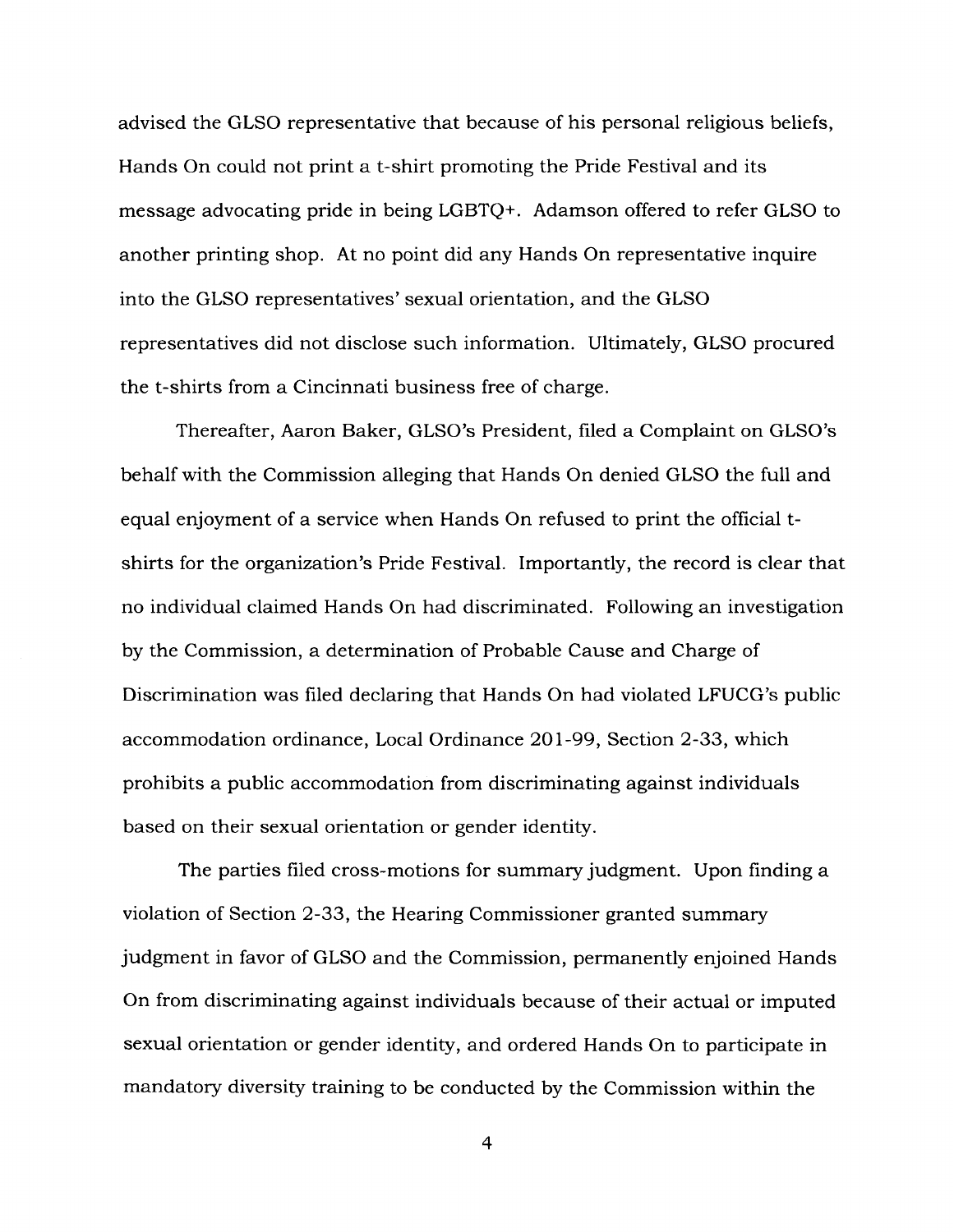following year. The Hearing Officer's Order was subsequently adopted by the Commission.

Hands On appealed the Commission's decision to the Fayette Circuit Court. The circuit court reversed the Commission's opinion and order and remanded the matter with instruction to dismiss the charges against Hands On. On further appeal by the Commission and GLSO, the Court of Appeals affirmed the circuit court in a split 1-1-1 decision.<sup>4</sup> The lead opinion perceived no violation of Section 2-33 by Hands On's engaging in viewpoint or message censorship as a private business. The Commission then petitioned this Court for discretionary review, which was granted.

## **II. Standard of Review.**

This Court shall affirm the Court of Appeals if the Commission's Order is "[i]n violation of constitutional or statutory provisions;" "[w]ithout support of substantial evidence on the whole record;" "[a]rbitrary, capricious, or characterized by abuse of discretion;" or "[d]eficient as otherwise provided by law." KRS 13B. 150(2). The proper interpretation of a statute or ordinance including "the application of [agency-determined] facts to the legal standard" is a question of law and is reviewed de novo. *Bd. ofEduc. v. Hurley-Richards,* 396 S.W.3d 879, 885 (Ky. 2013). Likewise, we review de novo the Commission's

<sup>4</sup> Then Chief Judge Kramer wrote the majority opinion, as to which Judge Debra Lambert wrote an opinion concurring in result only. Judge Taylor wrote a dissenting opinion.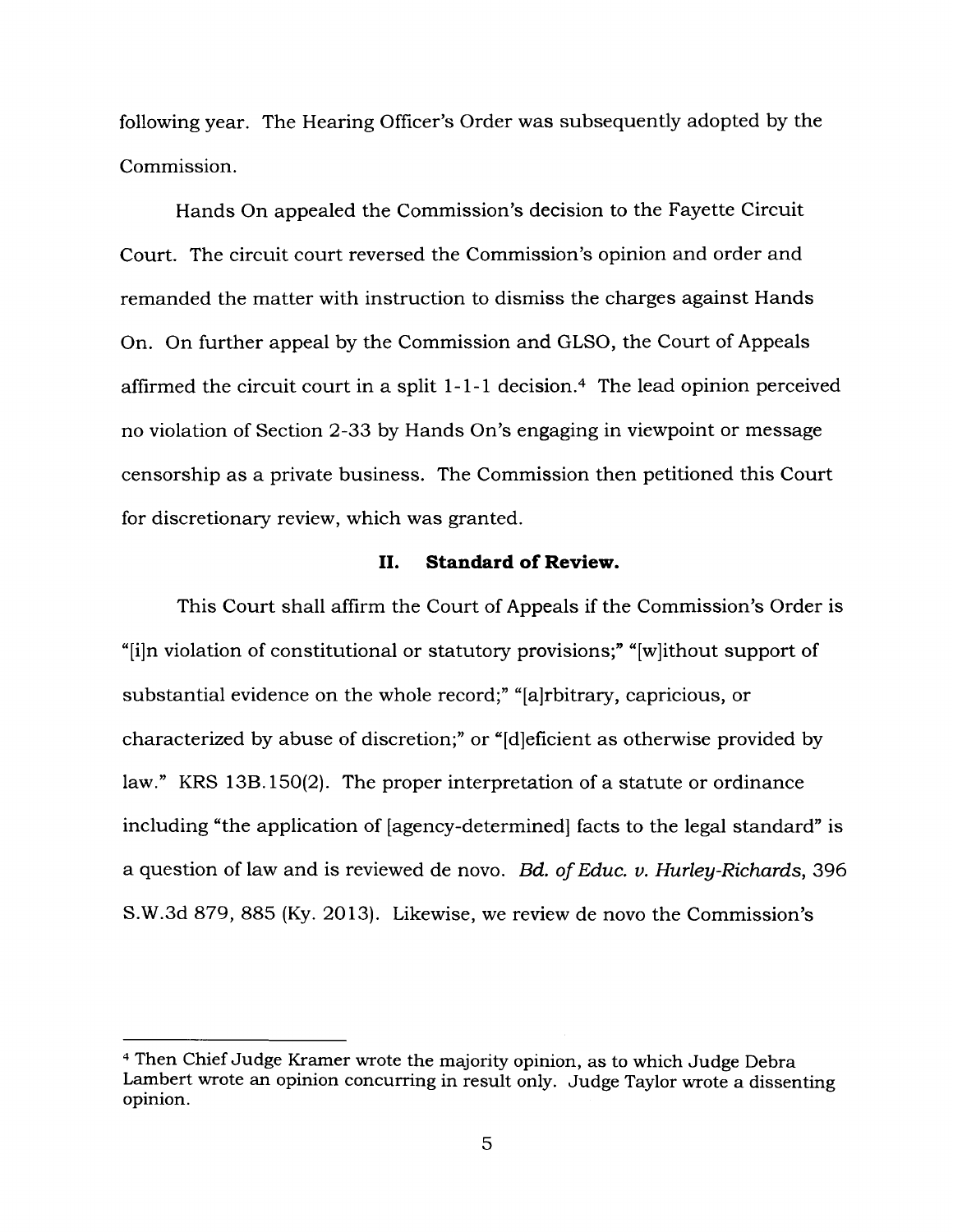disposition of this matter on summary judgment grounds. *Caniff v. CSX Transp., Inc.,* 438 S.W.3d 368, 372 (Ky. 2014).

#### **III. Analysis.**

"Statutory standing" refers to "whether a statute creating a private right of action authorizes a particular plaintiff to avail herself of that right of action." *Lawson v. Office ofAtty. Gen.,* 415 S.W.3d 59, 67 (Ky. 2013) (quoting *Small v. Fed. Nat'l Mortgage Ass'n,* 747 S.E.2d 817 (2013)) (quotation marks omitted). "Statutory standing is simply statutory interpretation: the question it asks is whether [the legislature] has accorded *this* injured plaintiff the right to sue the defendant to redress his injury." *Commonwealth Cabinetfor Health & Fam. Servs., Dep't ofMedicaid Servs. v. Sexton,* 566 S.W.3d 185 (Ky. 2018) (quoting *Graden v. Conexant Sys., Inc.,* 496 F.3d 291, 295 (3d Cir. 2007)) (quotation marks omitted). Stated differently, "The question whether a plaintiff can sue for violations of [a statute] is a matter of statutory standing, 'which is perhaps best understood as not even standing at all.'. . . Dismissal for lack of statutory standing is properly viewed as dismissal . . . for failure to state a claim [upon which relief may be granted]." *Sexton,* 566 S.W.3d at 191 (quoting 13A Fed. Prac. <sup>86</sup> Proc. Juris. § 353 (3d ed.)) (quotation marks omitted).

Section 2-32(2)(a), which sets forth the procedural requirements for bringing a claim to the Commission under Section 2-33 *et seq.,<sup>5</sup>* states the following:

<sup>5</sup> In addition to the text of Section 2-32, Section 2-33(3) also makes clear that the procedures in Section 2-32 apply in the enforcement of claims under 2-33: "The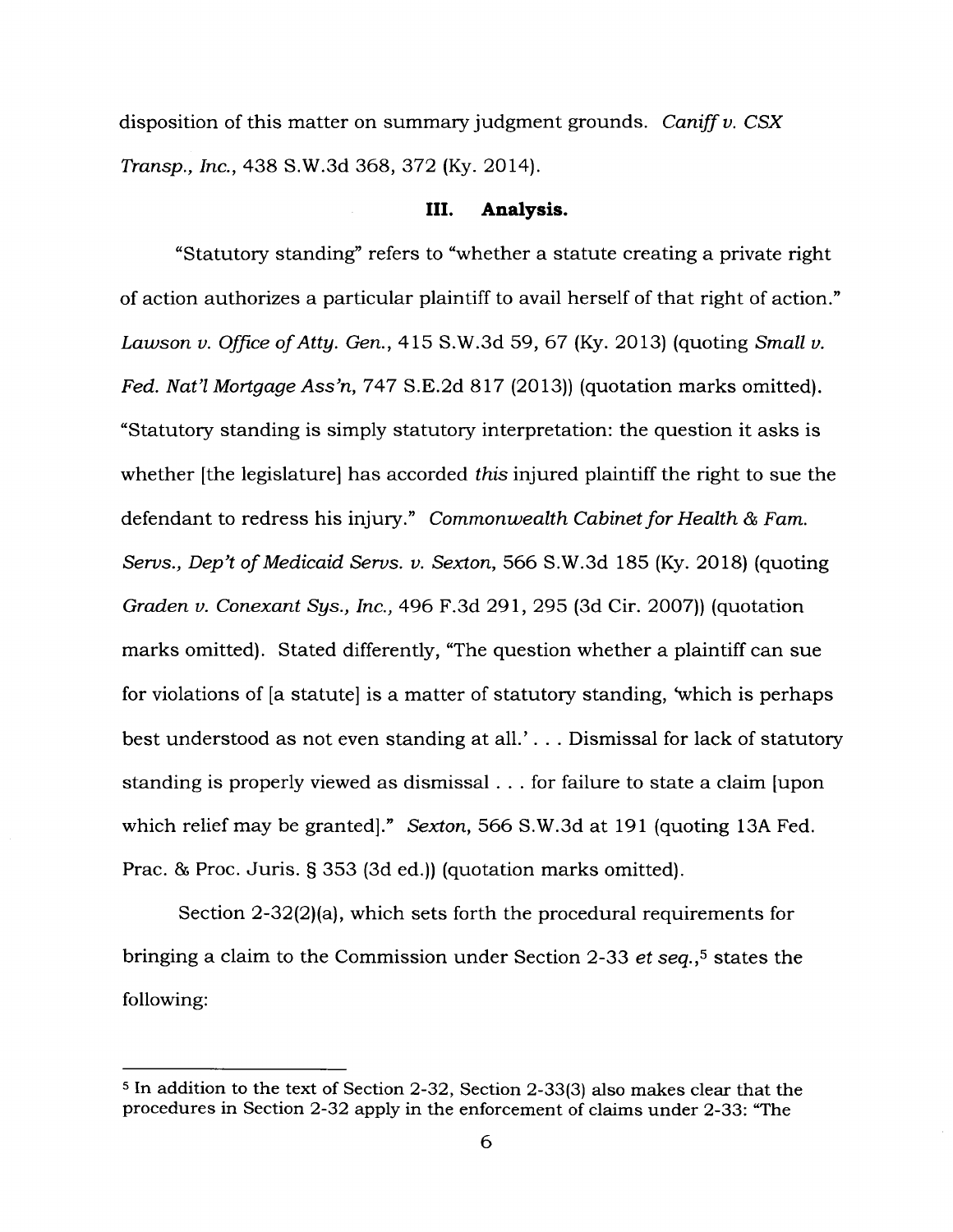An *individual* claiming to be aggrieved by an unlawful practice, or a member of the commission, may file with the commission a verified complaint stating that an unlawful practice has been committed, setting forth the facts upon which the complaint is based, and setting forth facts sufficient to enable the commission to identify the persons charged ....

(emphasis added).

Neither the ordinance nor KRS 344.120, the statute incorporated into the

ordinance, defines the word *individual.* But Section 2-33(2), the section of the

ordinance making it unlawful practice to discriminate based on sexual

orientation, expressly incorporates KRS 344.010(1). Specifically, Section 2-

33(2) states: "For purposes of this section, the provisions of KRS 344.010(1), . .

. as they existed on July 15, 1998, are adopted and shall apply to prohibit

discrimination on the basis of sexual orientation or gender identity within

Fayette County."

KRS 344.010(1), in turn, defines the word *person* as

one (1) or more **individuals,** labor organizations, joint apprenticeship committees, partnerships, associations, corporations, legal representatives, mutual companies, joint-stock companies, trusts, unincorporated organizations, trustees, trustees in bankruptcy, fiduciaries, receivers, or other legal or commercial entity; the state, any of its political or civil subdivisions or agencies.<sup>6</sup>

(emphasis added).

commission is authorized to use the powers and procedures listed in sections 2-31 and 2-32 to carry out the purposes of this section, . . . ." LFUCG Ordinance 2-33(3).

<sup>6</sup> KRS 344.010(1) (emphasis added). The definition of *person* is relevant to Section 2- 33 because KRS 344.010 makes it "an unlawful practice for a *person* to deny an *individual* the full and equal enjoyment of the goods, services, . . . and accommodations of a place of accommodation." (emphasis added).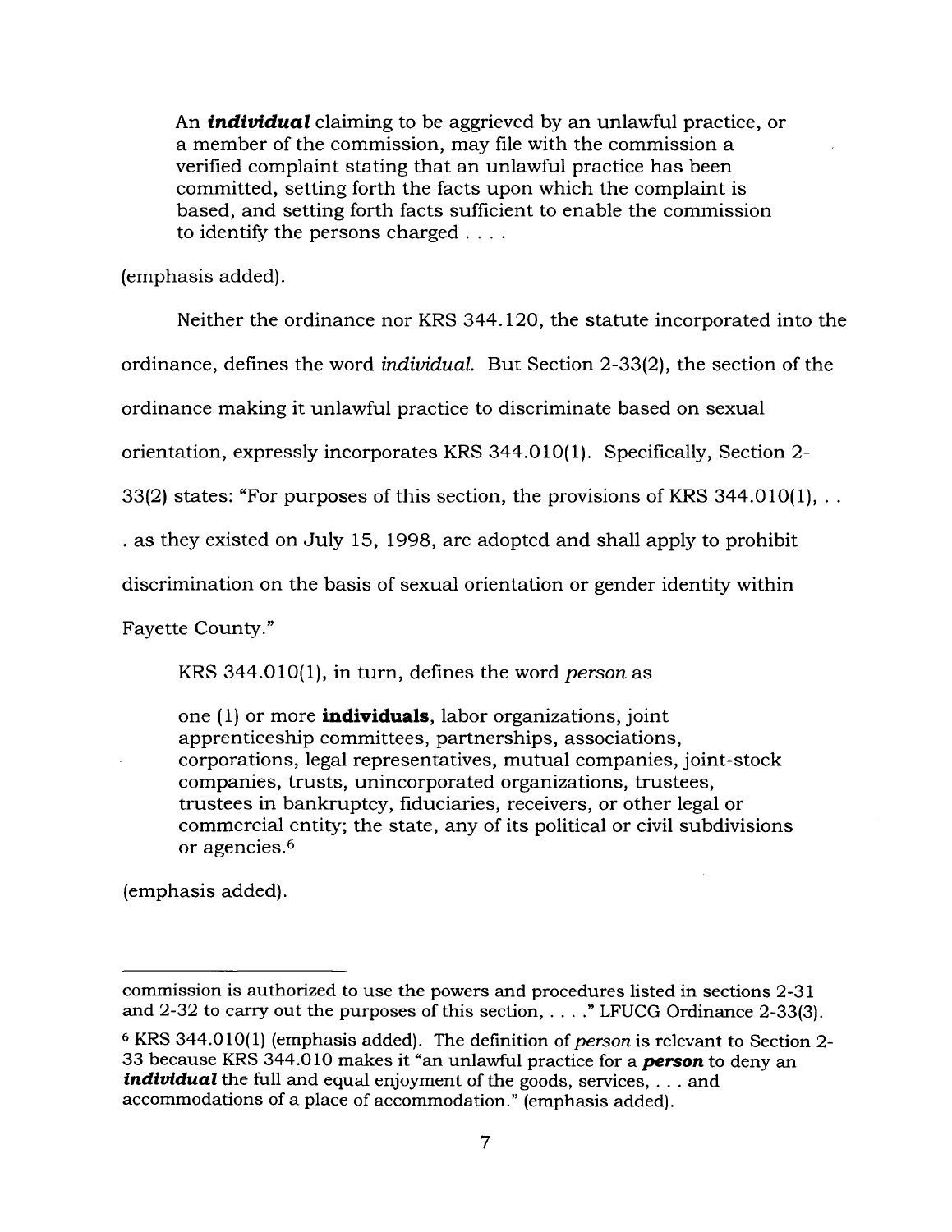The inclusion of the phrase "one or more individuals" suggests that an individual is one single human. Further, that the definition of a person encompasses both a group of individuals *and* associations, corporations, and unincorporated organizations suggests that those things are not the same (i.e., an *individual* cannot also be an association, corporation, etc.). As such, by the plain text of Section 2-32, only an individual—being a single human—can bring a discrimination claim under Section 2-33.

Adam Baker, a representative of GLSO, filed the original complaint with the Commission on behalf of GLSO alleging Hands On had discriminated on the basis of sexual orientation in violation of Section 2- 33. Baker admitted the he did not file the complaint in his individual capacity or on his individual behalf. Because GLSO itself was the only plaintiff to file a claim under Section 2-33 with the Commission and it did not purport to name any individual on whose behalf it was bringing the claim, GLSO lacked the requisite statutory standing.

Statutory standing, unlike constitutional standing, may be waived if not timely pleaded. *Harrison v. Leach,* 323 S.W.3d 702, 708 (Ky. 2010) (explaining that "an appellate court may not, on its own motion, raise the issue of standing of one of the parties to the appeal and then proceed to adjudicate the appeal on grounds of standing when no party has in any manner questioned another party's standing"); *see also Sexton,* 566 S.W.3d at 191) (explaining that *Harrison* was referring to statutory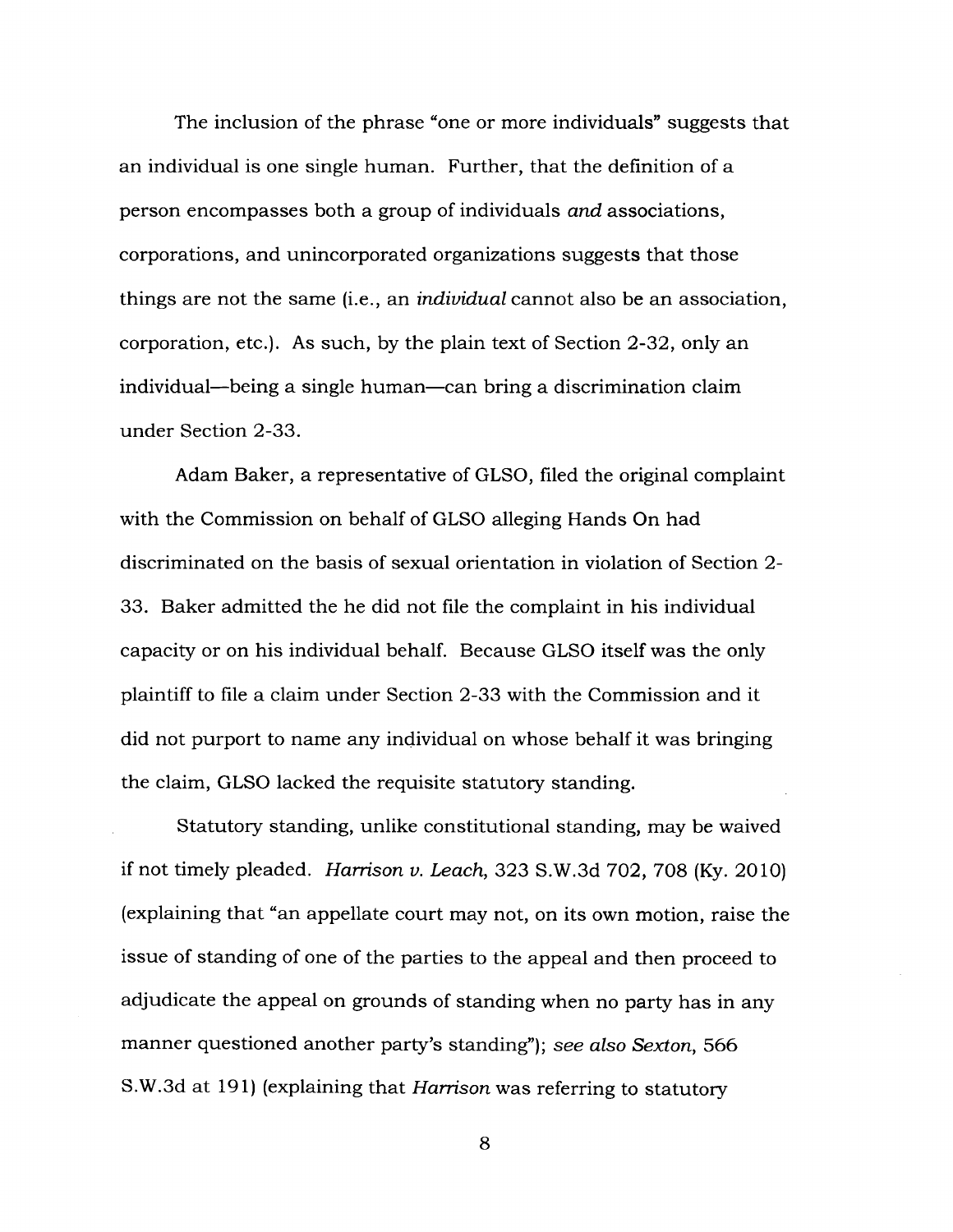standing and not constitutional standing). Statutory standing, however, was not waived here. Hands On argued first to the Hearing Commissioner that GLSO, as an organization, did not have standing under the ordinance to bring a claim. The Hearing Commissioner held that GLSO did not lack standing under Section 2-33 but employed a statutory analysis that we now reject.<sup>7</sup> Hands On presented this argument at all levels of review, including to this Court.<sup>8</sup> Thus, the issue of whether GLSO had statutory standing to bring the claim is properly before this Court.

While this result is no doubt disappointing to many interested in this case and its potential outcome, the fact that the wrong party filed the complaint makes the discrimination analysis almost impossible to conduct, including issues related to freedom of expression and religion.

<sup>7</sup> The Hearing Commissioner looked at the same ordinance provisions and statutes as we do now but reached the opposite conclusion. In his view, the definition of*person* contained in KRS 344.010(1) proved that an *individual* could also be an organization. We disagree with the Hearing Commissioner's interpretation.

<sup>8</sup> Hands On argued the following on page 19, footnote 67 of its brief:

The Commission argues at length about constitutional principles of associational standing. Comm'n Br. 8-10. But when a party relies on a "specific statute authorizing invocation of the judicial process," "the inquiry as to standing must begin" not with the constitutional principles but by deciding "whether the statute in question authorizes review at the behest of the plaintiff." *Sierra Club v. Morton,* 405 U.S. 727, 732 (1972). Here, the Commission cannot get beyond the statutory standing question because the ordinance permits claims only by "an individual"—not an association. KRS 344.120; LFUCG Ordinance § 2-33(2) (incorporating KRS 344.120). Hence, the Commission's arguments about constitutional standing principles are irrelevant.

Brief for Appellee at 19, n. 67.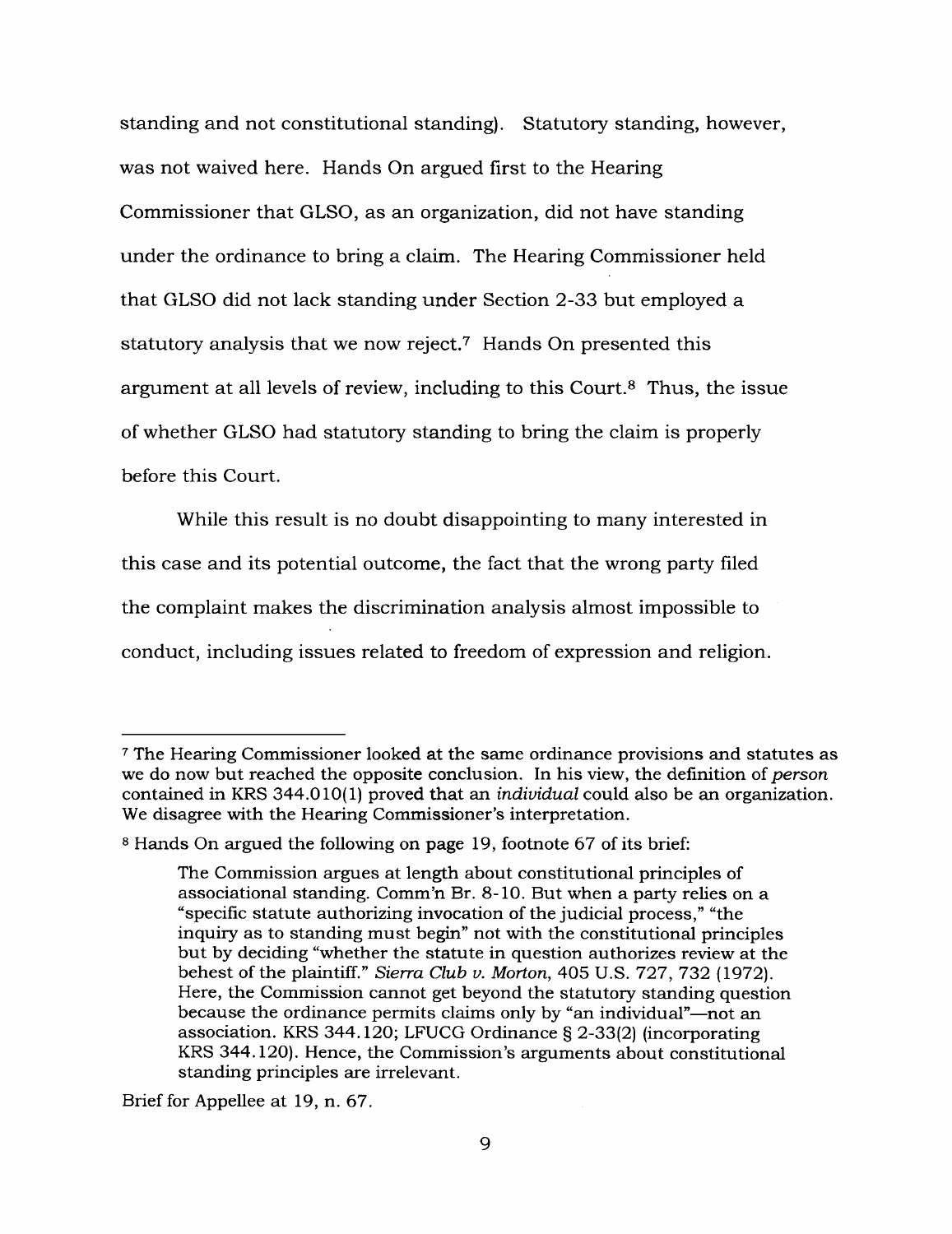Normally in these cases, courts look to whether the requesting customer, or some end user that will actually use the product, is a member of the protected class. And even when the reason for the denial is something other than status (conduct, for example), ways exist to determine whether the individual(s) (the requesting customer(s) or end user(s)) was actually discriminated against because the conduct cited is so closely related to that individual's status. But in either scenario (whether the person allegedly discriminated against is the requesting customer or some end user) the individual is the one who has filed the lawsuit, so the court can properly determine whether that person has been discriminated against.

But in this case, because an "individual" did not file the claim, but rather an organization did, we would have to determine whether the organization is a member of the protected class, which we find impossible to ascertain. No end user may have been denied the service who is a member of the protected class, or perhaps one was. If so, then the determination would have to follow whether the reason for denial of service constitutes discrimination under the ordinance, and then whether the local government was attempting to compel expression, had infringed on religious liberty, or had failed to carry its burden under KRS 446.350. But without an individual, as required by Section 2-32(2)(a), this analysis cannot be conducted. Our decision, based on lack of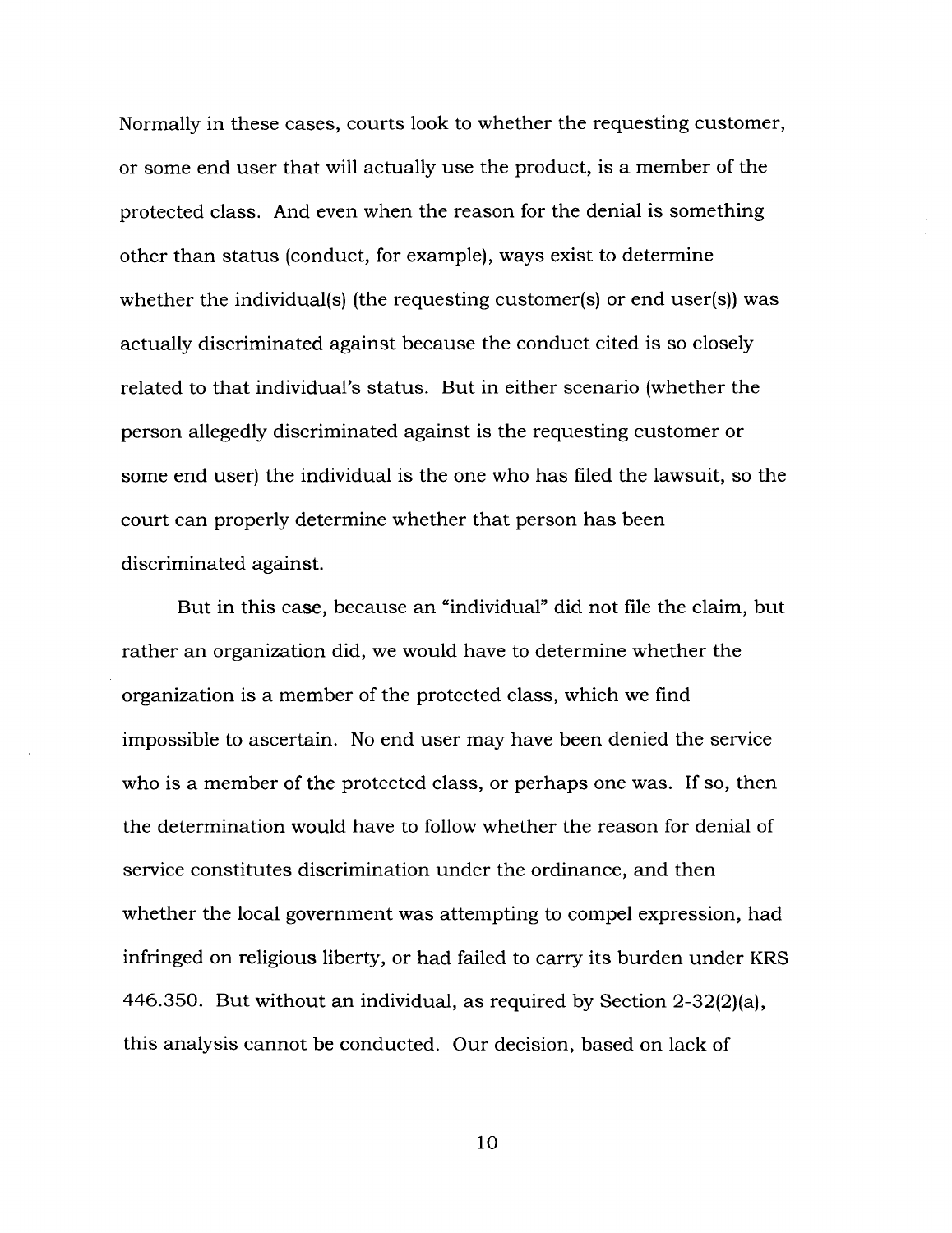standing, is necessary because without a proper complainant, no determination can be made as to whether the ordinance was violated.

As such, under Section 2-32(2)(a), an organization—here, GLSO cannot bring a claim under Section 2-33. Accordingly, GLSO lacked statutory standing, and the Commission erred in not dismissing the case.

## **IV. Conclusion.**

For the foregoing reasons, the Fayette Circuit Court's Opinion and Order is affirmed.

Minton, C.J.; Buckingham, Hughes, Keller, VanMeter and Wright, JJ., sitting. Minton, C.J.; Hughes, Keller, VanMeter and Wright, JJ., concur. Buckingham, J., concurs by a separate opinion. Lambert, J., not sitting.

BUCKINGHAM, J. CONCURRING: I concur in the well-written majority opinion, but I write separately to express my view that the facts of this case disclose that the Lexington Fayette Urban County Human Rights Commission ("Commission") went beyond its charge of preventing discrimination in public accommodation and instead attempted to compel Hands On to engage in expression with which it disagreed.<sup>9</sup>

<sup>9</sup> I acknowledge the fundamental principle that this Court will not issue an advisory opinion when "a judgment when rendered, for any reason, cannot have any practical legal effect upon a then existing controversy." *Newkirk v. Commonwealth,* 505 S.W.3d 770, 774 (Ky. 2016). And, I agree with the Court's adherence to that principle today. Because the complainant in this case lacked standing, any decision issued in this case can have no practical legal effect upon an existing controversy because the complaint was void from the outset.

Nevertheless, in light of the overarching importance of the issues raised in this proceeding, I write separately to express my views on the principal issues raised in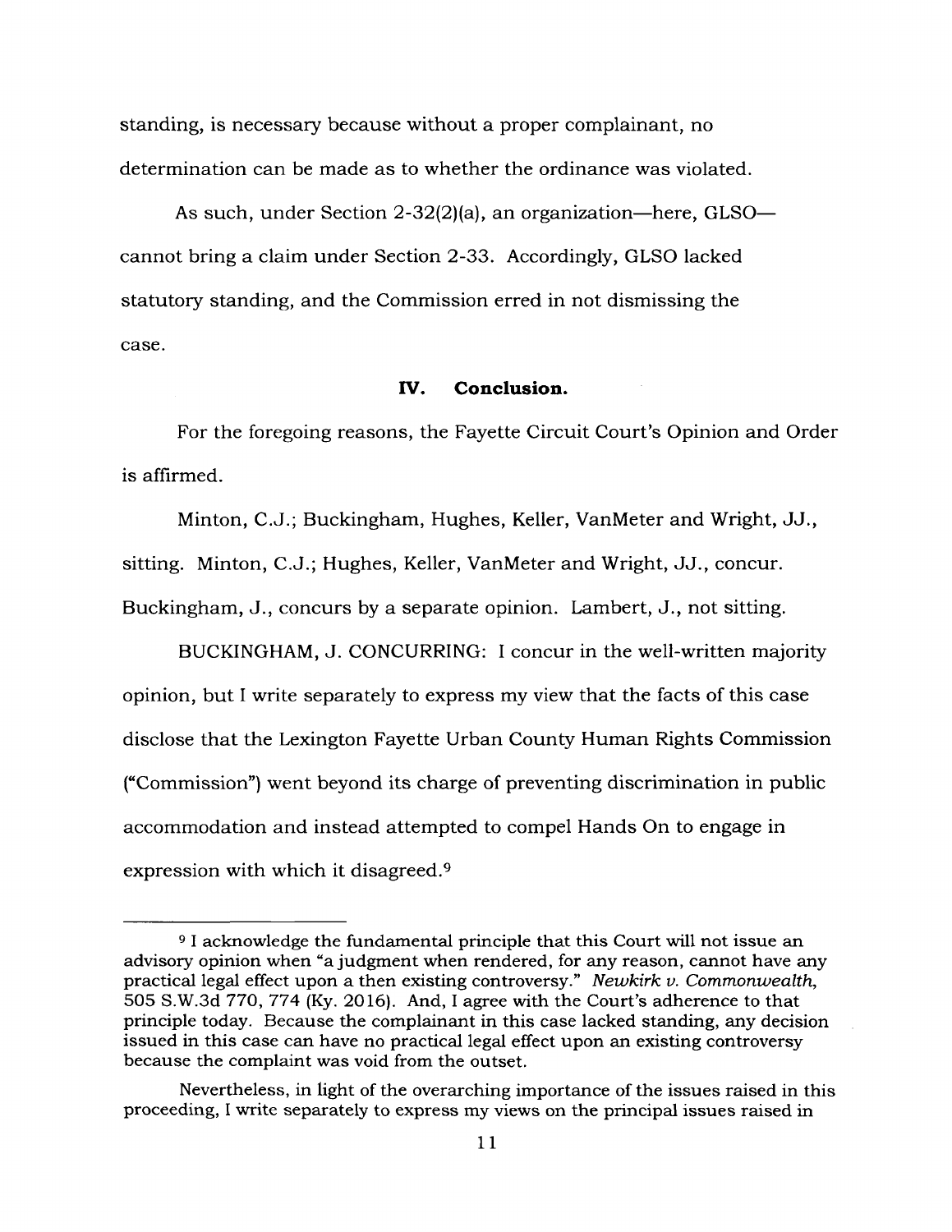Review of a First Amendment compelled-speech claim, as asserted by Hands On, raises "a rule of federal constitutional law" requiring an appellate court to "conduct an independent examination of the record as a whole, without deference" to lower tribunals. *Hurley v. Irish-Am. Gay, Lesbian & Bisexual Grp. ofBoston, Inc.,* 515 U.S. 557, 567 (1995). Further, "[l]aws that compel speech or regulate it based on its content are subject to strict scrutiny[.]" *Telescope Media Grp. v. Lucero,* No. 17-3352, 2019 WL 3979621, at \*6 (8th Cir. Aug. 23, 2019) (citing *Reed v. Town of Gilbert,* 135 S. Ct. 2218, 2226 (2015)). Thus, the Commission must prove that Section 2-33 is "narrowly tailored to serve compelling state interests." *Champion v. Commonwealth,* 520 S.W.3d 331, 335 (Ky. 2017) (quoting *Reed,* 135 S. Ct. at 2226). Ultimately, "[i]n an as-applied challenge like this one, the focus of the strict-scrutiny test is on the actual speech being regulated, rather than how the law might affect others who are not before the court." *Telescope Media,* 2019 WL 3979621, at \*6 (citing *Phelps-Roper v. Ricketts,* 867 F.3d 883, 896 (8th Cir. 2017)).

Courts have long recognized the ability of government to protect individuals from discrimination in places of public accommodation following the enactment of the Civil Rights Act of 1964, which was subsequently upheld by *Heart ofAtlanta Motel, Inc. v. United States, 379* U.S. 241 (1964), and its progeny. While early cases were primarily concerned with racial

this case, with the objective that they may be of some assistance in the event these circumstances again arise, in a properly pled case, before the Lexington Fayette Urban County Human Rights Commission or a similar tribunal.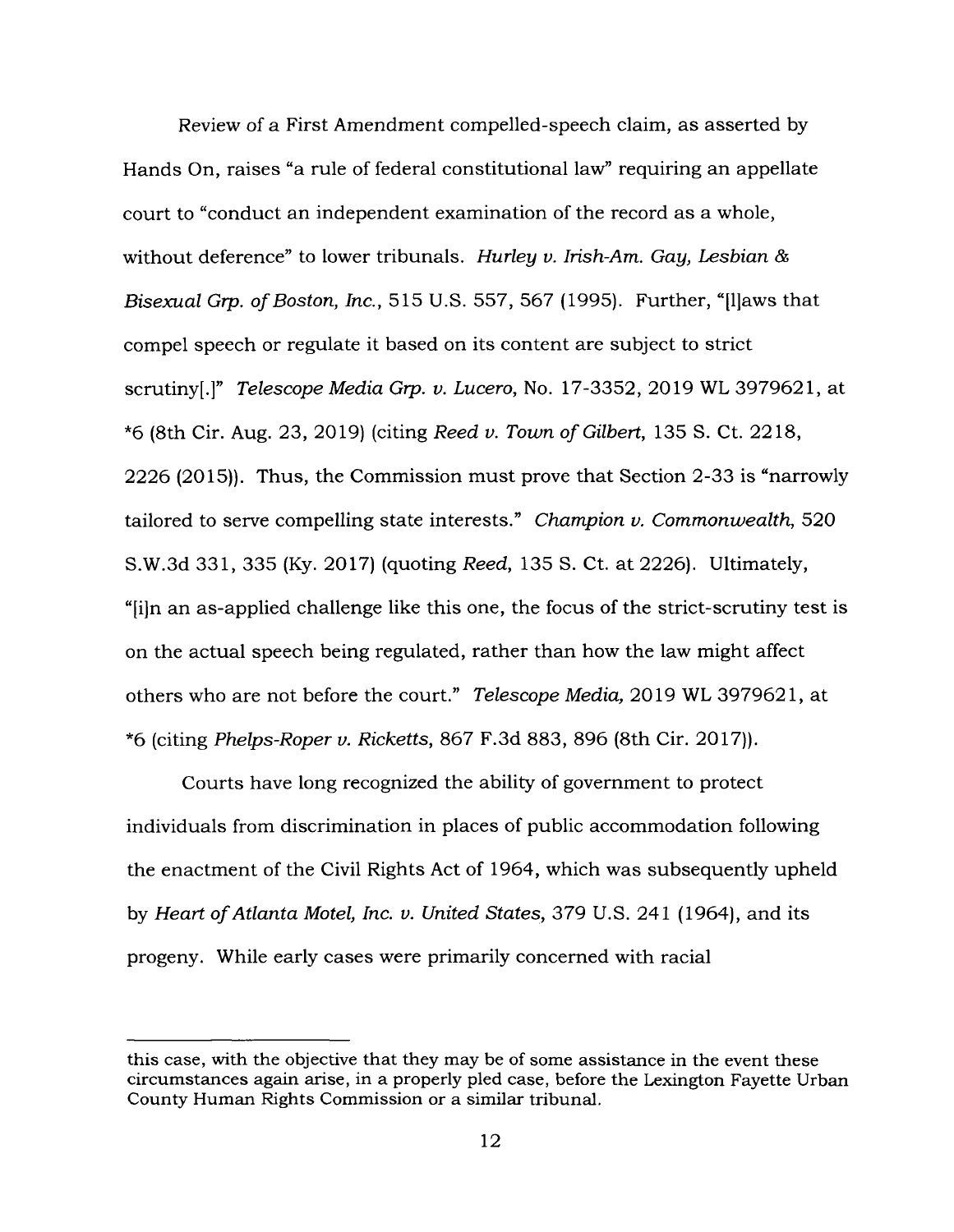discrimination, governments, whether federal, state or local, have extended these protections to individuals based not only on race, but also on "familial status, race, color, religion, national origin, sex, age forty (40) and over, or because of the person's status as a qualified individual with a disability[.]" KRS 344.020(1)(b). As noted by the General Assembly, the public policy is to protect these individuals' "interest in personal dignity and freedom from humiliation, to make available to the state their full productive capacities, to secure the state against domestic strife and unrest which would menace its democratic institutions, to preserve the public safety, health, and general welfare, and to further the interest, rights, and privileges of individuals within the state[.]" *Id.* The General Assembly has further expressed that nothing in KRS Chapter 344 "shall be construed as indicating an intent to exclude local laws on the same subject matter not inconsistent with this chapter." KRS 344.020(3).

Towards that end, in 1999, the Lexington-Fayette Urban County Government enacted what is popularly known as the Fairness Ordinance. Section 2-33 adds to the protected class individuals based on their "sexual orientation," or "gender identity."<sup>10</sup> As noted by the United States Supreme Court,

<sup>10</sup>At all relevant times, Section 2-33 provided:

<sup>(1)</sup> It is the policy of the Lexington Fayette Urban County Government to safeguard all individuals within Fayette County from discrimination in employment, public accommodation, and housing on the basis of sexual orientation or gender identity, as well as from discrimination on the basis of race, color, religion, national origin, sex, disability, and age forty and over.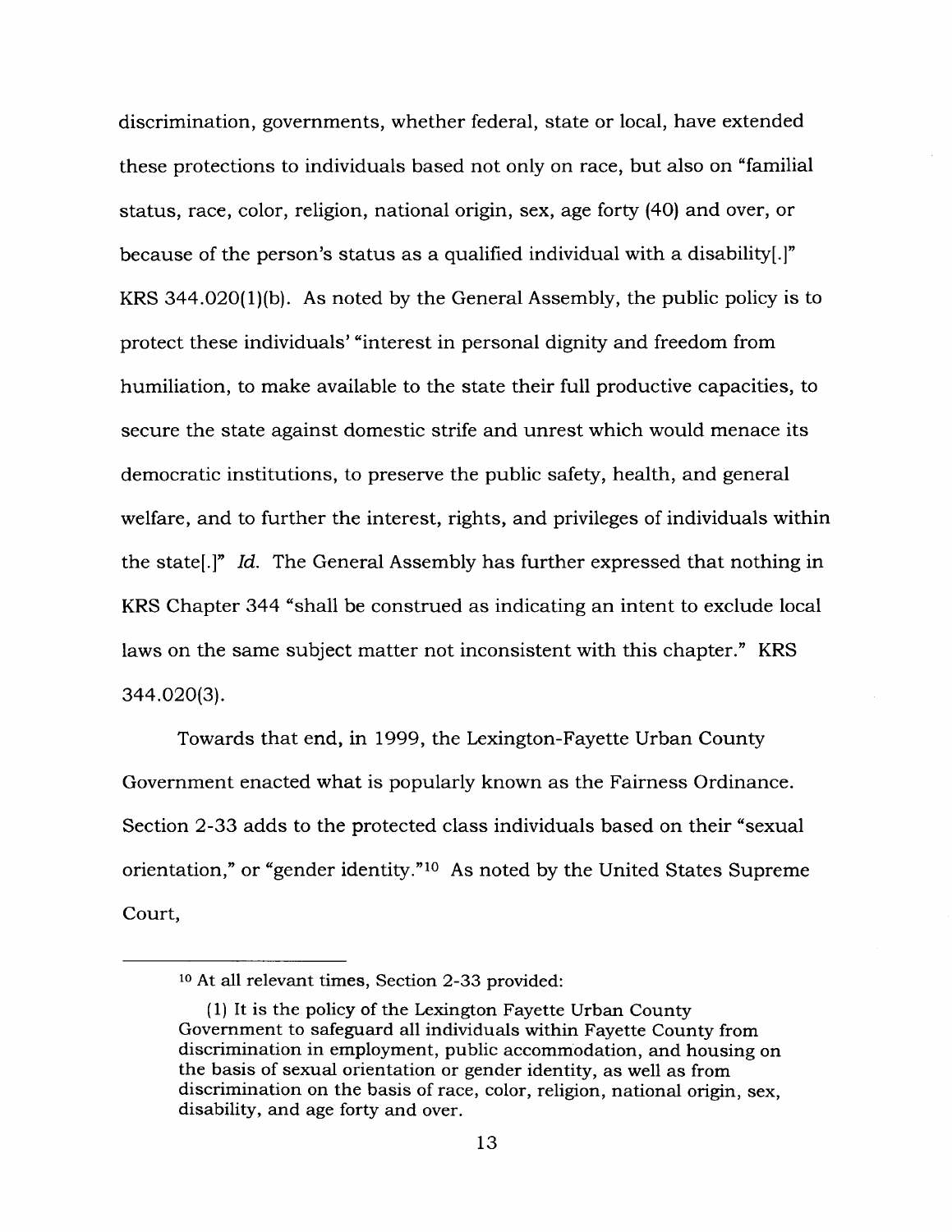Our society has come to the recognition that gay persons and gay couples cannot be treated as social outcasts or as inferior in dignity and worth. For that reason the laws and the

(2) For purposes of this section, the provisions of KRS 344.010 (1), (5) through (13) and (16), 344.030 (2) through (5), 344.040, 344.045, 344.050, 344.060, 344.070, 344.080, 344.100, 344.110, 344.120, 344.130, 344.140, 344.145, 344.360(1) through (8), 344.365(1) through (4), 344.367, 344.370(1), (2) and (4), 344.375, 344.380, 344.400 and 344.680, as they existed on July 15, 1998, are adopted and shall apply to prohibit discrimination on the basis of sexual orientation or gender identity within Fayette County.

(3) The commission shall have jurisdiction to receive, investigate, conciliate, hold hearings and issue orders relating to complaints filed alleging discrimination in employment, public accommodation or housing based on the sexual orientation or gender identity of the complaining party. The commission is authorized to use the powers and procedures listed in sections 2-31 and 2-32 to carry out the purposes of this section, except that KRS 344.385, 344.635 and 344.670 shall not apply to the enforcement of this section.

(4) For purposes of this section, "sexual orientation" shall mean an individual's actual or imputed heterosexuality, homosexuality, or bisexuality.

- (5) For purposes of this section, "gender identity" shall mean:
	- a. Having a gender identity as a result of a sex change surgery; or
	- b. Manifesting, for reasons other than dress, an identity not traditionally associated with one's biological maleness or femaleness.

(6) Nothing in this section shall be construed to prevent an employer from:

- a. Enforcing an employee dress policy which policy may include restricting employees from dress associated with the other gender; or
- b. Designating appropriate gender specific restroom or shower facilities.

(7) The provisions of this section shall not apply to a religious institution or to an organization operated for charitable or educational purposes, which is operated, supervised, or controlled by a religious corporation, association or society except that when such an institution or organization receives a majority of its annual funding from any federal, state, local or other government body or agency or any combination thereof, it shall not be entitled to this exemption.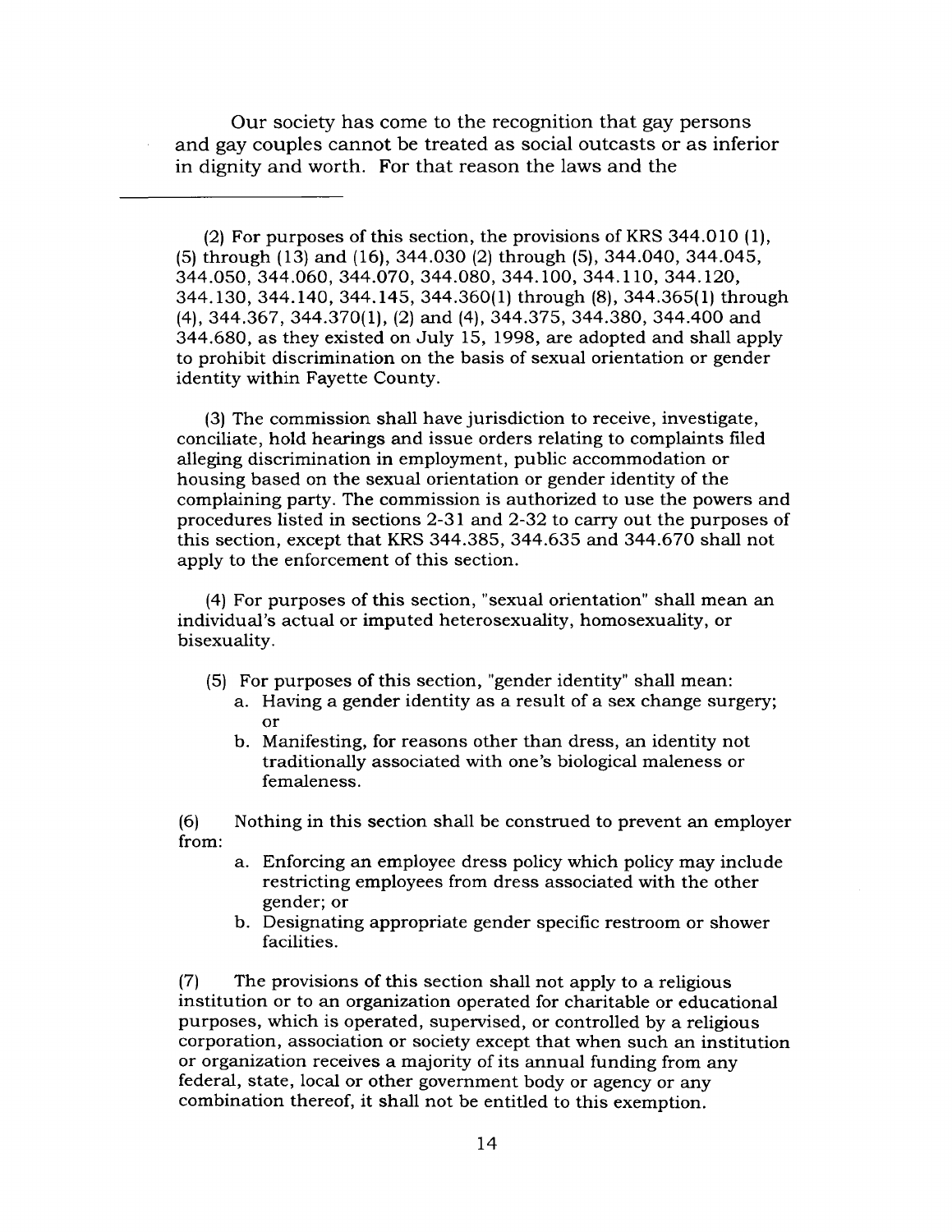Constitution can, and in some instances must, protect them in the exercise of their civil rights. The exercise of their freedom on terms equal to others must be given great weight and respect by the courts.

*Masterpiece Cakeshop, Ltd. v. Colorado Civil Rights Comm'n,* 138 S. Ct. 1719, 1727 (2018). The *Masterpiece* Court further recognized that notwithstanding a business owner's religious beliefs or philosophical scruples, "a general rule [is] that such objections do not allow business owners and other actors in the economy and in society to deny protected persons equal access to goods and services under a neutral and generally applicable public accommodations law." *Id.*

That said, and while government may validly proscribe conduct, *i.e.,* discrimination in public accommodations, the government may not regulate expression, either by prohibiting disfavored expression or compelling favored expression. *See Stromberg v. California,* 283 U.S. 359, 369-70 (1931) (overturning conviction based on display of a red flag as opposition to organized government); *see also Champion,* 520 S.W.3d at 335 (holding "any contentbased laws—those that target particular speech based on its communicative content—are 'presumptively unconstitutional and may be justified only if the government proves that they are narrowly tailored to serve compelling state interests[]'") (quoting *Reed,* 135 S. Ct. at 2226). The foregoing two cases illustrate a citizen's right to engage in disfavored expression.

As to compelled expression, Justice Robert Jackson, writing for the Court in *West Virginia State Bd. of Educ. v. Barnette,* famously stated "[i]f there is any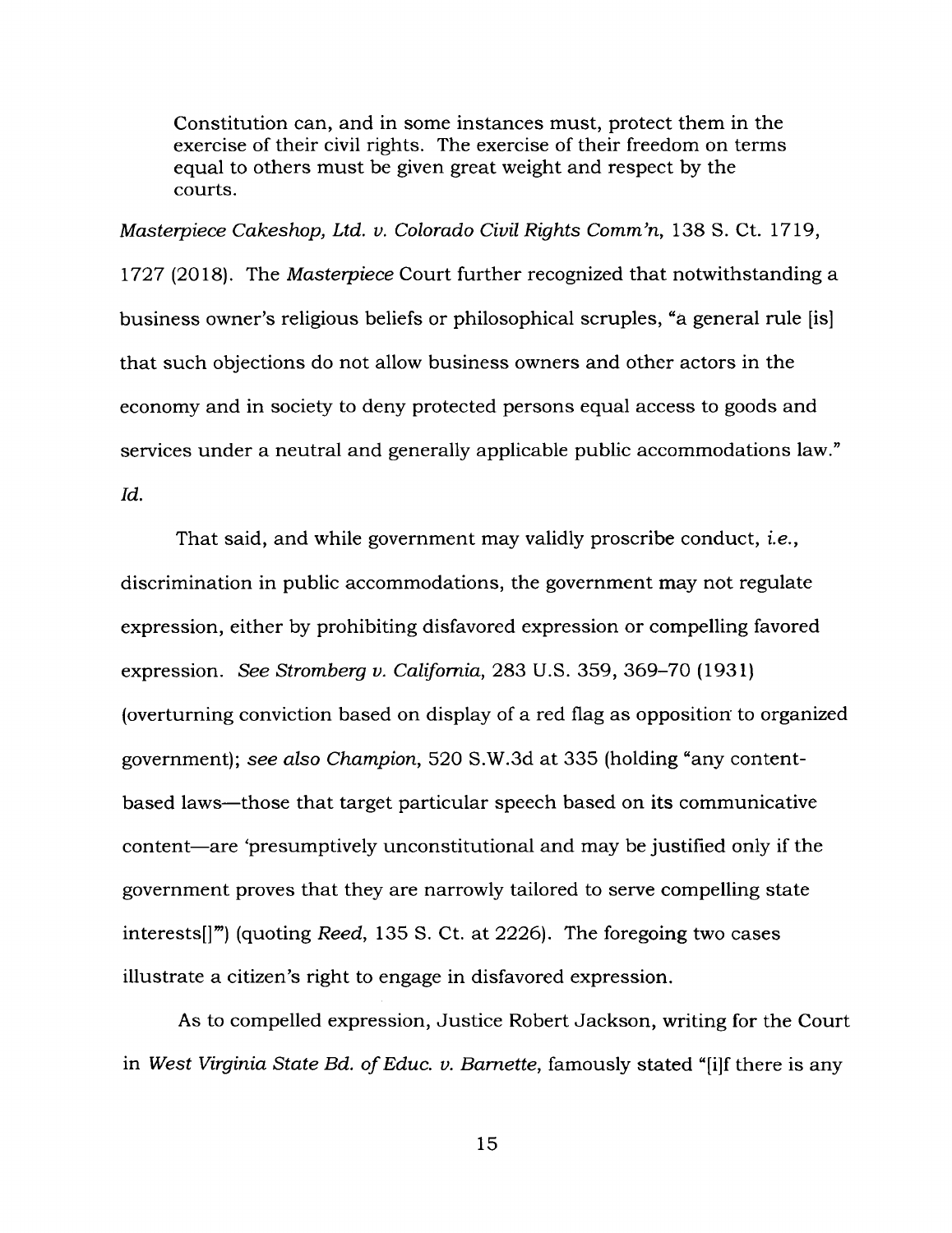fixed star in our constitutional constellation, it is that no official, high or petty, can prescribe what shall be orthodox in politics, nationalism, religion, or other matters of opinion or force citizens to confess by word or act their faith therein." 319 U.S. 624, 642 (1943). Since *Barnette,* the Supreme Court has held fast to its jurisprudence that government may not compel expression. *See generally Janus v. Am. Fed'n of State, Cnty., & Mun. Emps., Council 31,* 138 S. Ct. 2448, 2463 (2018); *Boy Scouts ofAm. v. Dale,* 530 U.S. 640 (2000); *Hurley,* 515 U.S. 557; *Miami Herald Publ'g Co. v. Tornillo,* 418 U.S. 241 (1974). In *Janus,* the Court stated,

The First Amendment, made applicable to the States by the Fourteenth Amendment, forbids abridgment of the freedom of speech. We have held time and again that freedom of speech "includes both the right to speak freely and the right to refrain from speaking at all." *Wooley v. Maynard,* 430 U.S. 705, 714, 97 S.Ct. 1428, 51 L.Ed.2d 752 (1977); *see Riley v. National Federation ofBlind ofN. C., Inc.,* 487 U.S. 781, 796-797, 108 S.Ct. 2667, 101 L.Ed.2d 669 (1988); *Harper & Row, Publishers, Inc. v. Nation Enterprises,* 471 U.S. 539, 559, 105 S.Ct. 2218, 85 L.Ed.2d 588 (1985); *Miami Herald Publishing Co. v. Tornillo,* 418 U.S. 241, 256- 257, 94 S.Ct. 2831, 41 L.Ed.2d 730 (1974); *accord, Pacific Gas & Elec. Co. v. Public Util. Comm'n of Cal.,* 475 U.S. 1, 9, 106 S.Ct. 903, 89 L.Ed.2d <sup>1</sup> (1986) (plurality opinion). The right to eschew association for expressive purposes is likewise protected. *Roberts v. United States Jaycees,* 468 U.S. 609, 623, 104 S.Ct. 3244, 82 L.Ed.2d 462 (1984) ("Freedom of association ... plainly presupposes a freedom not to associate"); *see Pacific Gas & Elec., supra,* at 12, 106 S.Ct. 903 ("[F]orced associations that burden protected speech are impermissible"). . . .

Compelling individuals to mouth support for views they find objectionable violates that cardinal constitutional command, and in most contexts, any such effort would be universally condemned. Suppose, for example, that the State of Illinois required all residents to sign a document expressing support for a particular set of positions on controversial public issues—say, the platform of one of the major political parties. No one, we trust, would seriously argue that the First Amendment permits this.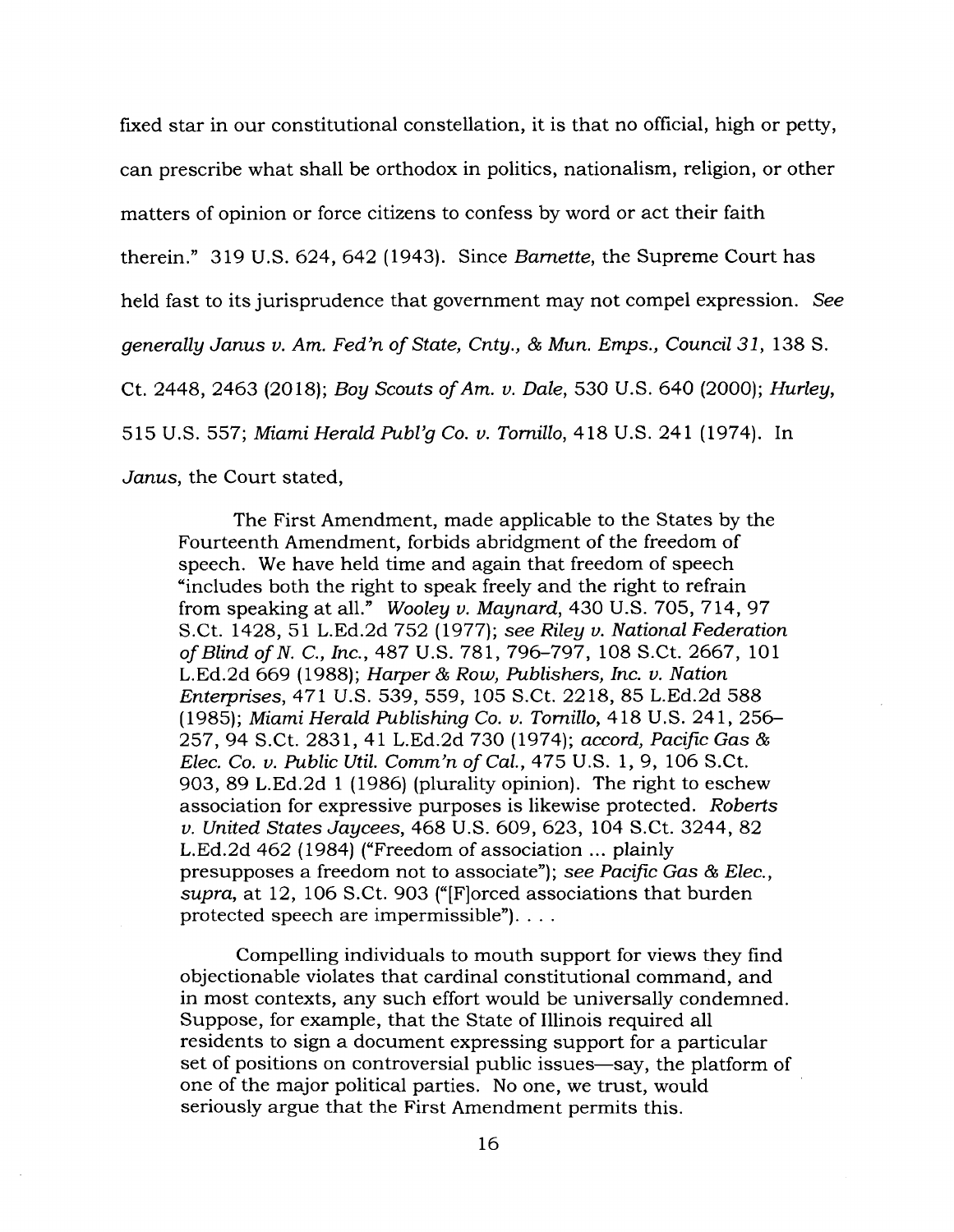Perhaps because such compulsion so plainly violates the Constitution, most of our free speech cases have involved restrictions on what can be said, rather than laws compelling speech. But measures compelling speech are at least as threatening.

Free speech serves many ends. It is essential to our democratic form of government, *see, e.g., Garrison v. Louisiana,* 379 U.S. 64, 74-75, 85 S.Ct. 209, 13 L.Ed.2d 125 (1964), and it furthers the search for truth, *see, e.g., Thornhill v. Alabama,* 310 U.S. 88, 95, 60 S.Ct. 736, 84 L.Ed. 1093 (1940). Whenever the Federal Government or a State prevents individuals from saying what they think on important matters or compels them to voice ideas with which they disagree, it undermines these ends.

When speech is compelled, however, additional damage is done. In that situation, individuals are coerced into betraying their convictions. Forcing free and independent individuals to endorse ideas they find objectionable is always demeaning, and for this reason, one of our landmark free speech cases said that a law commanding "involuntary affirmation" of objected-to beliefs would require "even more immediate and urgent grounds" than a law demanding silence. *Barnette, supra,* at 633, 63 S.Ct. 1178; *see also Riley, supra,* at 796-797, 108 S.Ct. 2667 (rejecting "deferential test" for compelled speech claims).

*Janus,* 138 S. Ct. at 2463-64. Significantly, "the choice of a speaker not to propound <sup>a</sup> particular point of view ... is presumed to lie beyond the government's power to control." *Dale,* 530 U.S. at 654 (quoting *Hurley,* 515 U.S. at 574-75). Simply put, "[w]hile the law is free to promote all sorts of conduct in place of harmful behavior, it is not free to interfere with speech for no better reason than promoting an approved message or discouraging a disfavored one, however enlightened either purpose may strike the government." *Hurley,* 515 U.S. at 579. "The unmistakable message [from this line of cases] is that antidiscrimination laws can regulate conduct, but not expression." *Telescope Media Grp.,* 2019 WL 3979621, at \*8.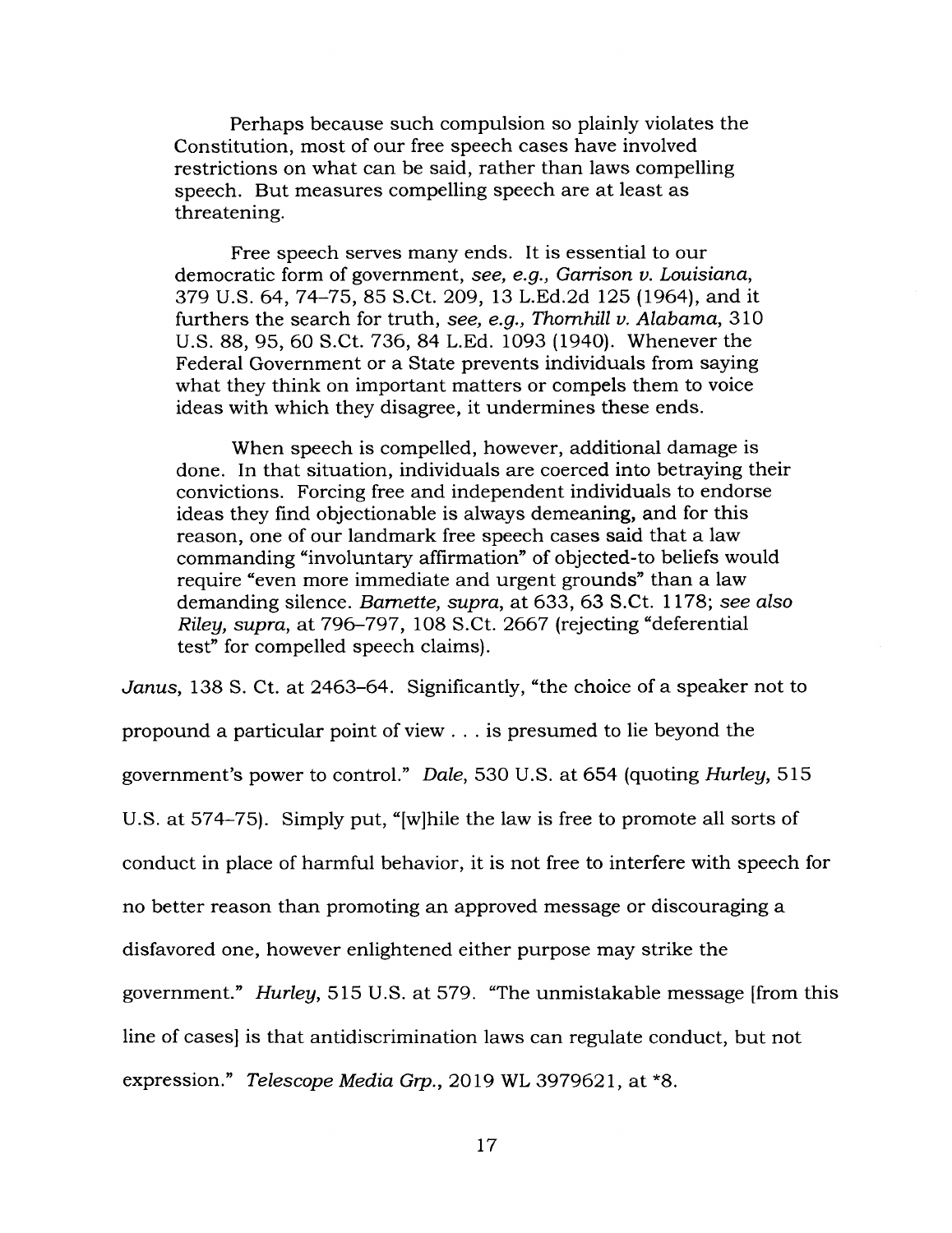The difference between permissible regulation of conduct and

impermissible regulation of expression, or coerced expression, may be subtle,

but, a difference exists.<sup>11</sup>

The government could argue, for example, that painting is not speech because it involves the physical movements of a brush. Or it could claim that publishing a newspaper is conduct because it depends on the mechanical operation of a printing press. It could even declare that a parade is conduct because it involves walking. Yet there is no question that the government cannot compel an artist to paint, demand that the editors of a newspaper publish a response piece, or require the organizers of a parade to allow everyone to participate. *See, e.g., Tornillo,* 418 U.S. at 256-58, 94 S.Ct. 2831; *Hurley v. Irish-Am. Gay, Lesbian & Bisexual Grp. of Bos., Inc.,* 515 U.S. 557, 572-73, 115 S.Ct. 2338, 132 L.Ed.2d 487 (1995). **Speech is not conduct just because the government says it is.**

*Telescope Media Grp.,* 2019 WL 3979621, at \*5 (emphasis added).

In the same vein, the Commission and its amici argue that

regulating the printing of t-shirts merely regulates conduct, not speech.

However, in "determining whether conduct is expressive, we ask whether

the reasonable person would interpret it as *some* sort of message, not

whether an observer would necessarily infer a *specific* message." *Fort*

*Lauderdale Food Not Bombs v. City ofFort Lauderdale,* 901 F.3d 1235,

1240 (11th Cir. 2018) (citations omitted). From a shirt displaying a

presidential campaign, to that carrying the name of a middle school

soccer team, t-shirts carry messages and thus, their creation is not

<sup>11</sup> In *Masterpiece,* Justice Kennedy, writing for the majority, recognized the difficulty presented in balancing the interests of protected individuals in obtaining goods and services against a significant First Amendment claim. 138 S. Ct. at 1728.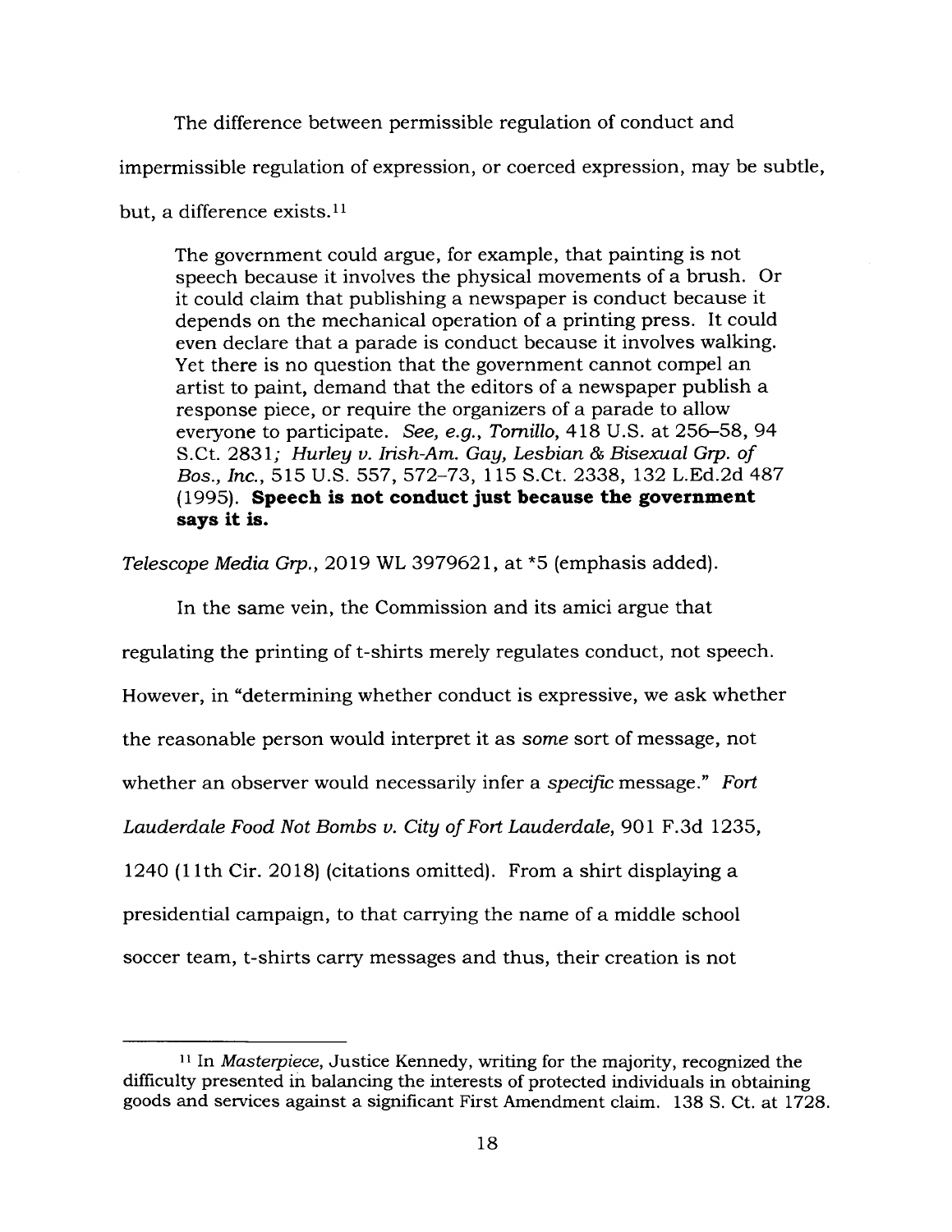simply conduct but is inherently expressive. *See Minnesota Voters Alliance v. Mansky,* 138 S. Ct. 1876, 1887-88 (2018) (noting types of expressive apparel as including t-shirts, buttons and armbands); *Rumsfeld v. Forumfor Acad. & Inst'l Rights, Inc.,* 547 U.S. 47, 66 (2006) (First Amendment protection extends "only to conduct that is inherently expressive."); *Bery v. City ofNew York,* 97 F.3d 689, 695 (2nd Cir. 1996) ("[V]isual art is as wide ranging in its depiction of ideas, concepts and emotions as any book, treatise, pamphlet or other writing, and is similarly entitled to full First Amendment protection.").

In this case, what distinguishes whether the Commission is permissibly regulating conduct, i.e., prohibiting discrimination, or impermissibly crossing the line in an attempt to compel expression, a message? The record discloses three essential facts, which are conceded by the Commission: First, Hands On has an established practice of declining orders because of what Hands On perceives to be their morally-objectionable messages, no matter who requested them. In the two years preceding the hearing in this case, Hands On declined thirteen orders on the basis that it believed the designs to be offensive or inappropriate, including refusal to print shirts promoting adult entertainment establishments, pens promoting a sexually explicit video, and shirts containing a violence-related message. Second, Hands On accepted and completed an order from a lesbian singer who performed at the 2012 Pride Festival. Third, at no time did Hands On inquire or know the sexual orientation or gender identity of the persons with whom it dealt on behalf of GLSO. These facts indicate that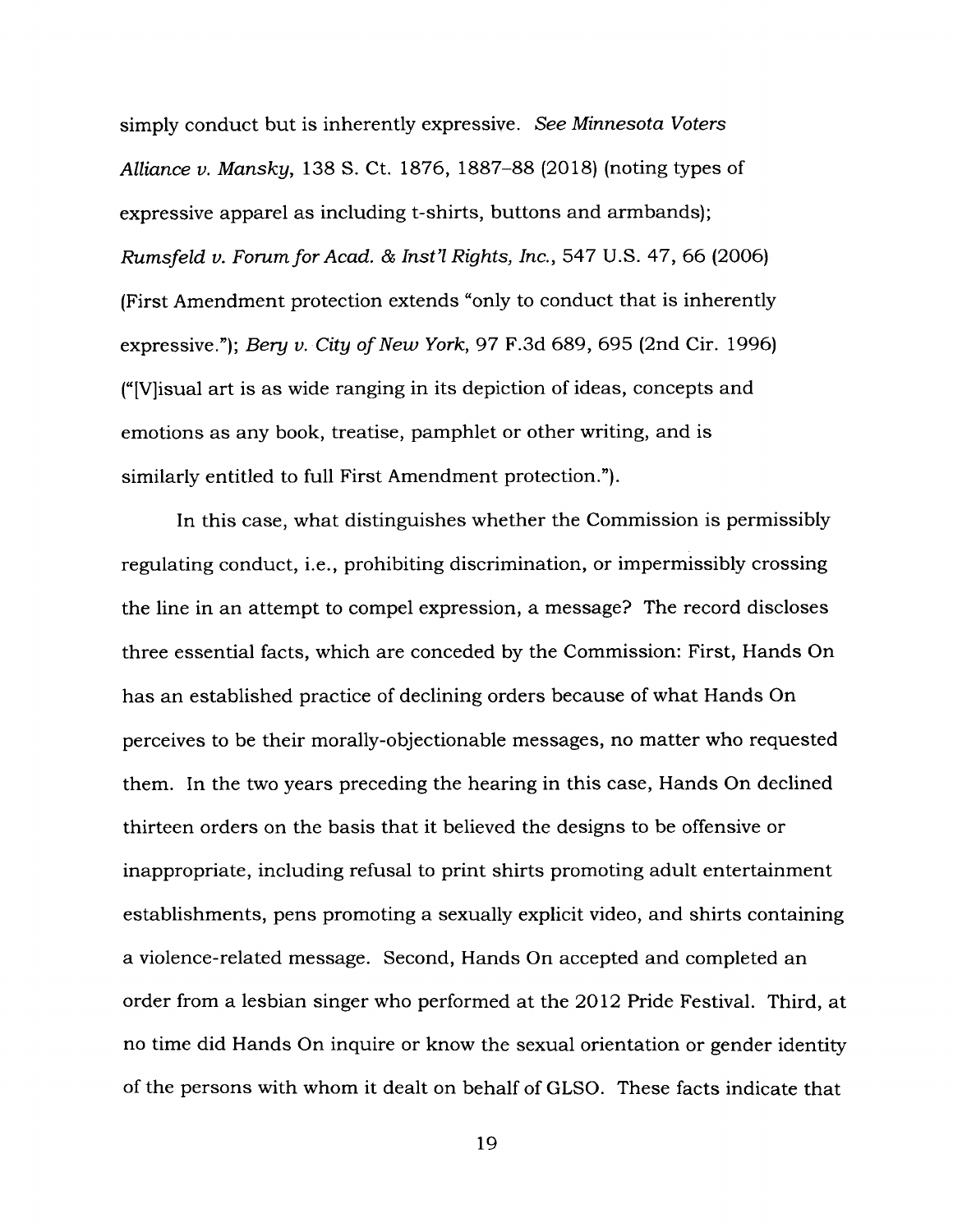Hands On was in good faith objecting to the message it was being asked to disseminate. In case any doubt exists as to whether this case is about compelled expression, the Commission argued before this Court: "Hands On Originals' practice is censorship. They want you and this Court to affirm the fact that they can pick and choose who they want to serve **based on the message."** (emphasis added).

The Commission argues that the message expressed is in no way connected, nor can it be connected to Hands On. I disagree. As noted, numerous United States Supreme Court cases have expressly rejected this argument. In *Hurley,* at issue was the refusal of parade organizers to permit an LGBTQ+ group to march in the parade as a separate participating unit. The Court rejected the argument that the organizer was "merely 'a conduit' for the speech of participants in the parade 'rather than itself a speaker.],<sup>"</sup> stating that

if the government were freely able to compel speakers to propound political messages with which they disagree, protection of a speaker's freedom would be empty, for the government could require speakers to affirm in one breath that which they deny in the next. Thus, when dissemination of a view contrary to one's own is forced upon a speaker intimately connected with the communication advanced, the speaker's right to autonomy over the message is compromised.

515 U.S. at 575-76 (internal citations and quotations omitted).

In *Tornillo,* the Miami Herald challenged a Florida statute that mandated a "right of reply" by a political candidate to a newspaper's criticism. When the candidate sued to enforce access, which the newspaper denied, the newspaper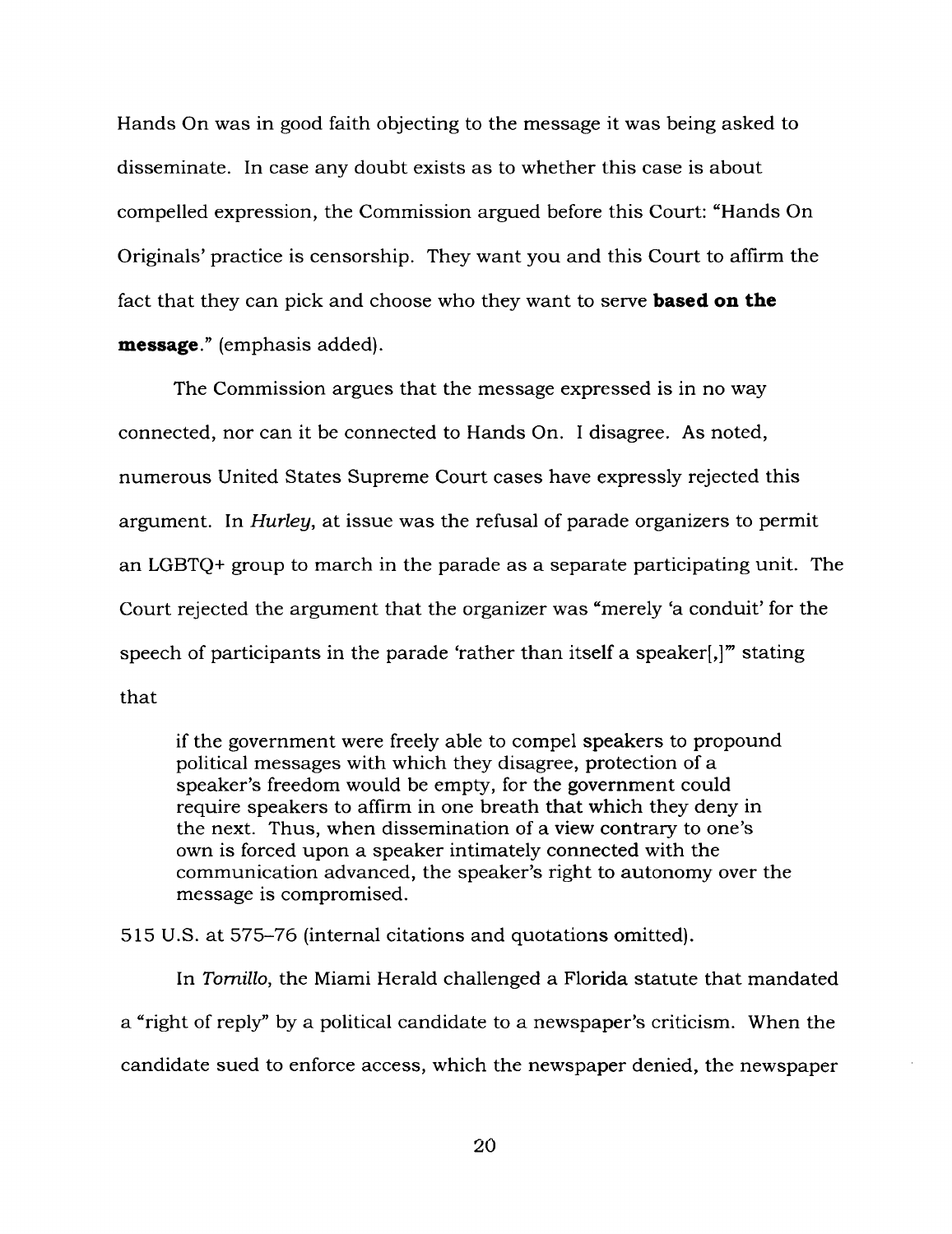claimed the state was compelling expression. The Court stated, at length,

We see the beginning with *Associated Press* [v. *United States,* 326 U.S. <sup>1</sup> (1945)], the Court has expressed sensitivity as to whether a restriction or requirement constituted the compulsion exerted by government on a newspaper to print that which it would not otherwise print. The clear implication has been that any such compulsion to publish that which "'reason' tells them should not be published" is unconstitutional. A responsible press is an undoubtedly desirable goal, but press responsibility is not mandated by the Constitution and like many other virtues it cannot be legislated.

Appellee's argument that the Florida statute does not amount to a restriction of appellant's right to speak because "the statute in question here has not prevented the *Miami Herald* from saying anything it wished" begs the core question. Compelling editors or publishers to publish that which "'reason' tells them should not be published" is what is at issue in this case. The Florida statute operates as a command in the same sense as a statute or regulation forbidding appellant to publish specified matter. Governmental restraint on publishing need not fall into familiar or traditional patterns to be subject to constitutional limitations on governmental powers. *Grosjean v. American Press Co.,* 297 U.S. 233, 244-45, . . . (1936). The Florida statute exacts a penalty on the basis of the content of a newspaper. The first phase of the penalty resulting from the compelled printing of a reply is exacted in terms of the cost in printing and composing time and materials and in taking up space that could be devoted to other material the newspaper may have preferred to print. It is correct, as appellee contends, that a newspaper is not subject to the finite technological limitations of time that confront a broadcaster but it is not correct to say that, as an economic reality, a newspaper can proceed to infinite expansion of its column space to accommodate the replies that a government agency determines or a statute commands the readers should have *available.*

*Tornillo,* 418 U.S. at 256-57. See *also N.Y. Times Co. v. Sullivan,* 376 U.S. 254, 266 (1964) (holding that a newspaper is a constitutionally protected speaker when its customer pays it to print an advertisement created by the customer); *ETW Corp. v. Jireh Publ'g, Inc.,* 332 F.3d 915, 925 (6th Cir. 2003) (stating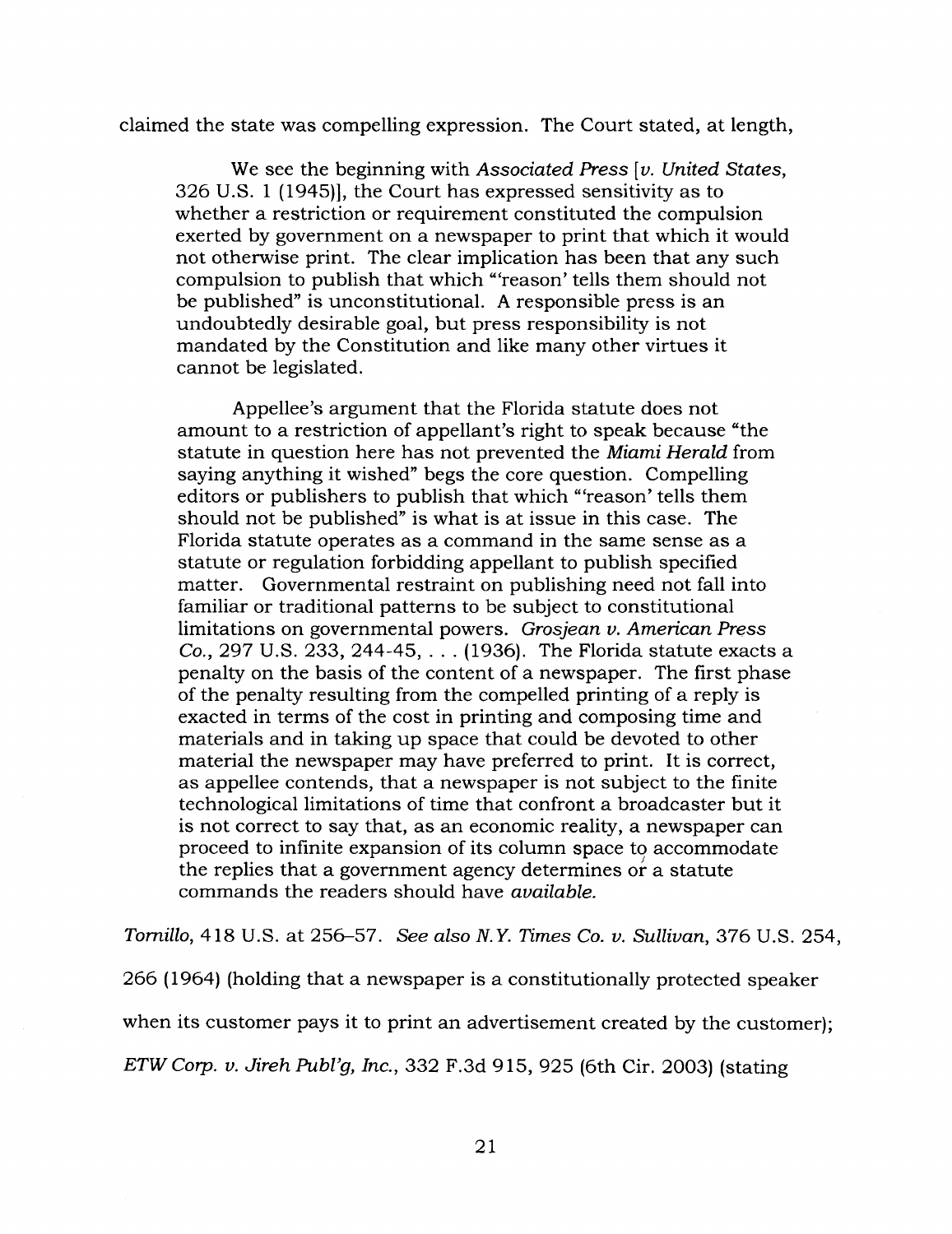"[p]ublishers disseminating the work of others who create expressive materials also come wholly within the protective shield of the First Amendment.") (citing *Simon & Schuster, Inc. v. Members ofNew York State Crime Victims Bd.,* 502 U.S. 105, 116 (1991)).

*Tornillo* further demonstrates that compelled speech impacts a business such as Hands On since it exacts penalties in forcing it to print shirts it otherwise would have refused. One penalty results from "the cost in printing and composing time and materials and in taking up space that could be devoted to other material the [company] may have preferred to print." 418 U.S. at 256. Additionally, and perhaps more importantly, "[e]ven if a regulation that requires speech does not directly prevent speakers from saying anything they wish," another exacted penalty results from the company "conclud [ing] that the safe course was to avoid controversy." *Telescope Media Grp.,* 2019 WL 3979621, at \*6 (citing *Tornillo,* 418 U.S. at 57 (internal quotations omitted)). As to Hands On, the "safe course" is difficult to discern. To go out of business altogether? To print everything requested no matter what? As noted by the Eighth Circuit, "this type of compelled self-censorship, a byproduct of regulating speech based on its content, unquestionably dampens the vigor and limits the variety of public debate." *Telescope Media Grp.,* 2019 WL 3979621, at \*6.

The decisions in *Hurley* and *Tornillo* establish, and *Janus* reemphasized, "freedom of speech includes both the right to speak freely and the right to refrain from speaking at all." 138 S. Ct. at 2463 (citations omitted). The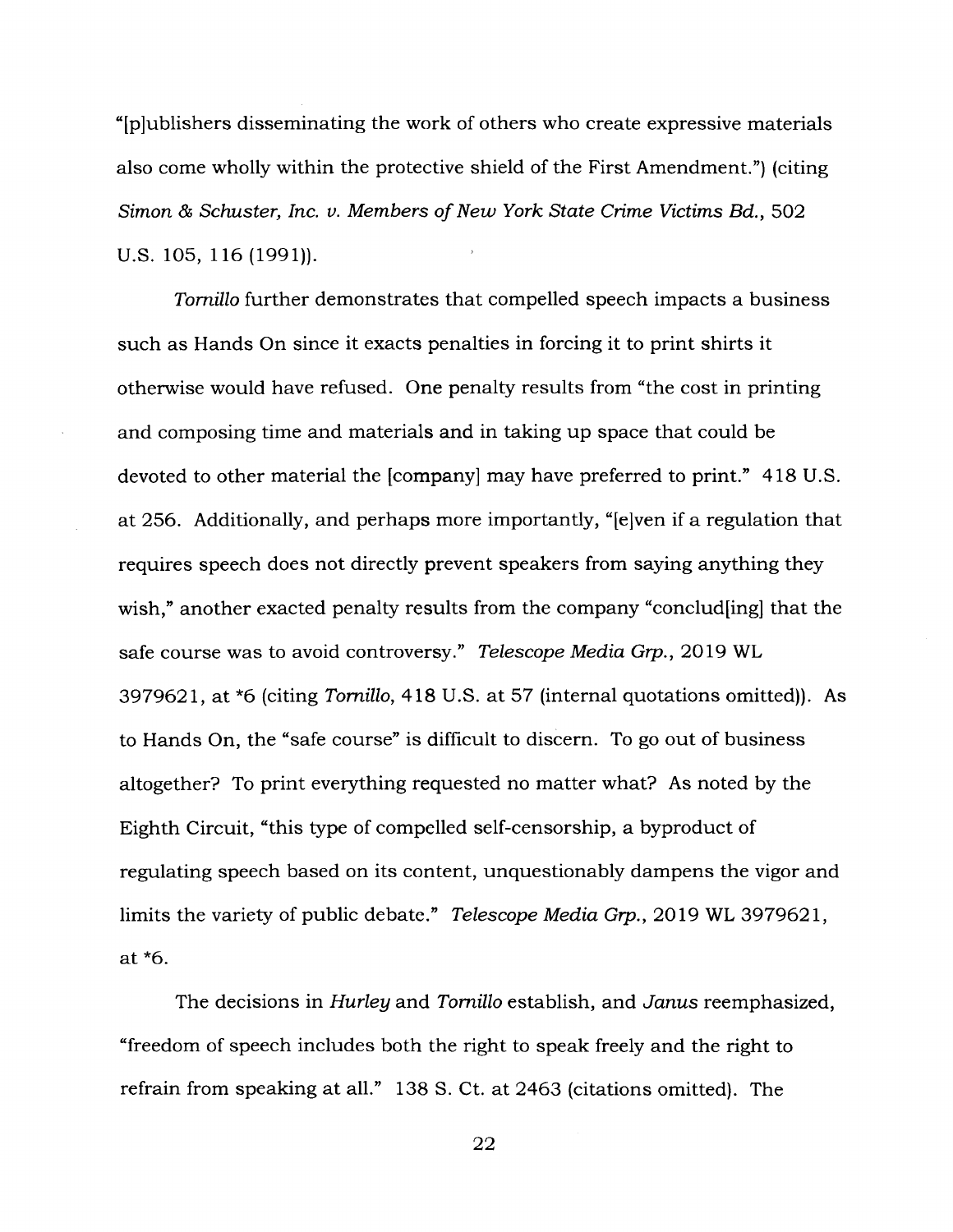prohibitions within the First Amendment limit government censorship. And, with respect to the circumstances in this case, or any of the infinite hypothetical scenarios proffered by the parties, the amici, or members of this Court, we, just like the Court in *Tornillo* (as to the desirability of a responsible press), may agree or disagree with the implications of that constitutionally protected right. But, when expression is involved, whether a parade organizer, a newspaper, or a t-shirt company, "a publisher may discriminate on the basis of content" even if that content relates to a protected classification. *World Peace Movement ofAm. v. NewspaperAgency Corp., Inc.,* 879 P.2d 253, 258 (Utah 1994).

The circumstances of this case involving a legally recognized medium of expression are unique. As noted by Justice Kennedy, any number of public accommodations exist as to which a compelled expression claim would not be well-founded. *Masterpiece,* 138 S. Ct. at 1728 (stating "there are no doubt innumerable goods and services that no one could argue implicate the First Amendment<sup>[]</sup>").

Again, I fully concur with the majority opinion that no statutory standing existed in this case. But beyond that issue, if we were to reach the substantive issues, I would affirm the Fayette Circuit Court's Opinion and Order for the foregoing reasons.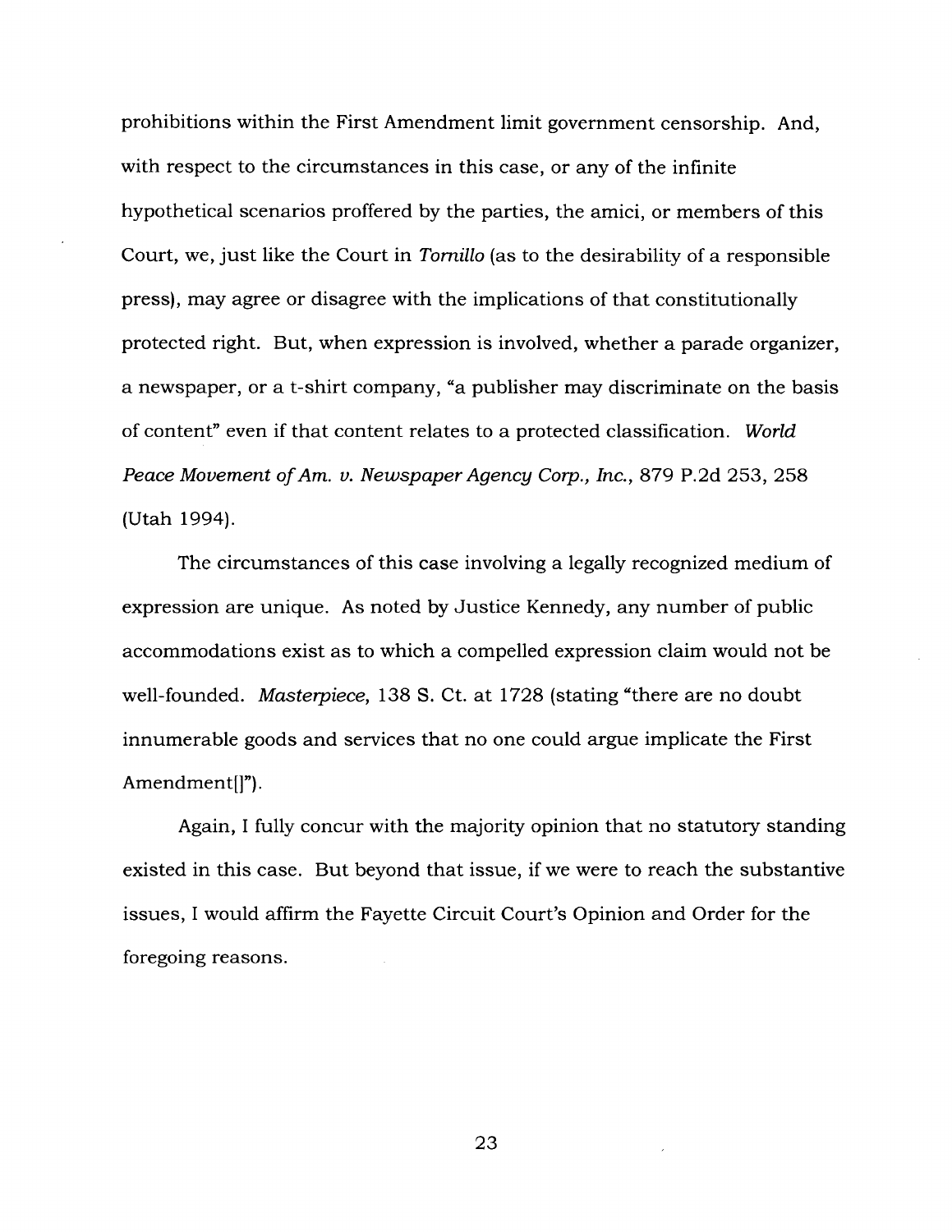## COUNSEL FOR APPELLANT:

Edward E. Dove

COUNSEL FOR APPELLEE:

Bryan Howard Beauman STURGILL, TURNER, BARKER & MOLONEY, PLLC

Kenneth J. Connelly Jeana Hallock James A. Campbell Kristen K. Waggoner ALLIANCE DEFENDING FREEDOM

COUNSEL FOR SUTHERLAND INSTITUTE AMICUS CURIAE:

Edward Leo Metzger III ADAMS, STEPNER, WOLTERMANN & DUSING, PLLC

COUNSEL FOR SHERIF GIRGIS AMICUS CURIAE:

Matthew C. Hess BELL, HESS & VAN ZANT, PLC

COUNSEL FOR AMERICAN CENTER FOR LAW AND JUSTICE AMICUS CURIAE:

Thomas Patrick Monaghan AMERICAN CENTER FOR LAW & JUSTICE

Geoffrey R. Surtees CENTER FOR LAW & JUSTICE FOR CATHOLICS UNITED FOR LIFE

COUNSEL FOR CENTER FOR RELIGIOUS EXPRESSION AMICUS CURIAE:

Stanton L. Cave THE LAW OFFICE OF STAN CAVE

COUNSEL FOR <CATHOLICVOTE.ORG> AMICUS CURIAE:

Brian Keith Privett BRIAN PRIVETT LAW OFFICES

Scott W. Gaylord PROFESSOR OF LAW AT ELON UNIVERSITY SCHOOL OF LAW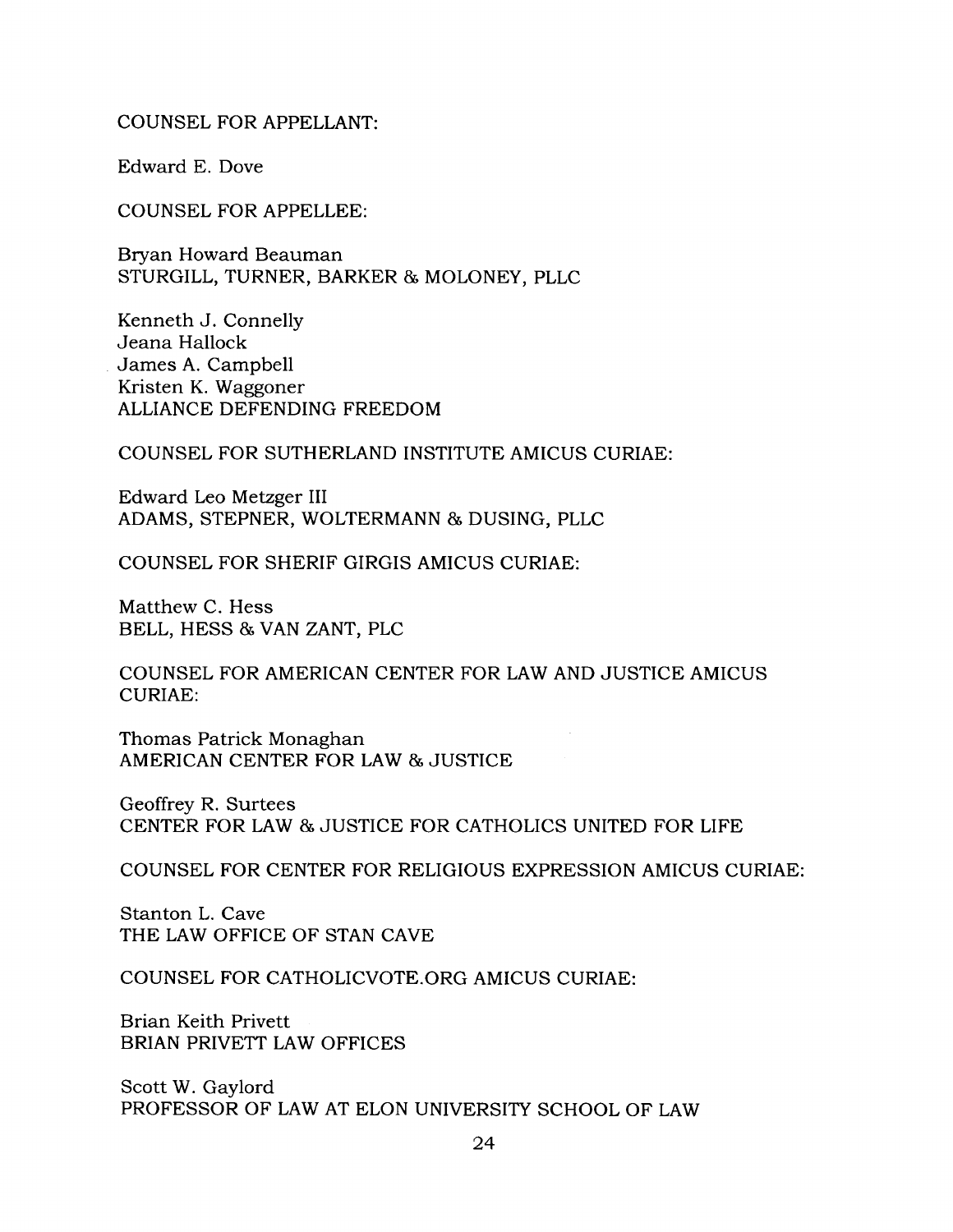COUNSEL FOR LAW AND ECONOMICS SCHOLARS AMICUS CURIAE:

Anthony Charles Donahue DONAHUE LAW GROUP, P.S.C.

COUNSEL FOR ETHICS AND RELIGIOUS LIBERTY COMMISSION AMICUS CURIAE:

Aaron John Silletto GOLDBERG SIMPSON, LLC

John J. Bursch BURSCH LAW PLLC

COUNSEL FOR JEWS AND RELIGIOUS LIBERTY AMICUS CURIAE:

Aaron John Silletto GOLDBERG SIMPSON, LLC

John J. Bursch BURSCH LAW PLLC

COUNSEL FOR KENTUCKY BAPTIST CONVENTION AMICUS CURIAE:

Aaron John Silletto GOLDBERG SIMPSON, LLC

John J. Bursch BURSCH LAW PLLC

COUNSEL FOR CATO INSTITUTE AMICUS CURIAE:

Christopher L. Thacker BILLINGS LAW FIRM, PLLC

Eugene Volokh SCOTT & CYAN BANISTER UCLA SCHOOL OF LAW

COUNSEL FOR THE BECKET FUND FOR RELIGIOUS LIBERTY AMICUS CURIAE:

Richard Garrett Griffith Elizabeth S. Muyskens STOLL, KEENON & OGDEN, PLLC COUNSEL FOR TYNDALE HOUSE PUBLISHERS, INC. AMICUS CURIAE: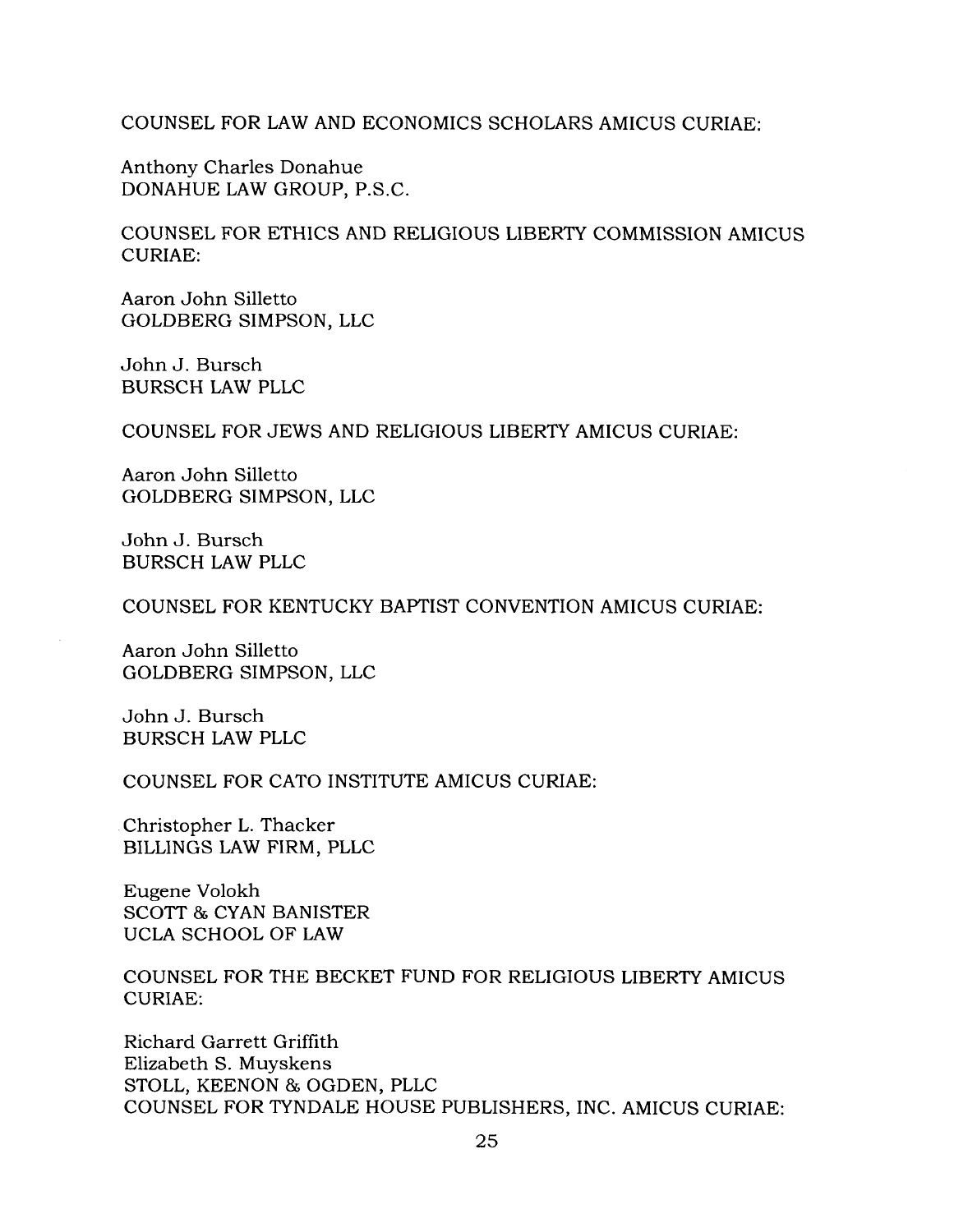COUNSEL FOR TYNDALE HOUSE PUBLISHERS, INC. AMICUS CURIAE:

Wesley Reed Butler Holly Iaccarino BARNETT BENVENUTI & BUTLER PLLC

COUNSEL FOR COMMONWEALTH OF KENTUCKY, EX REL. MATTHEW G. BEVIN, GOVERNOR AMICUS CURIAE:

Mark Stephen Pitt Stephen Chad Meredith Matthew Kuhn OFFICE OF THE GOVERNOR

COUNSEL FOR THE STATE OF ARKANSAS, ALABAMA, KANSAS, LOUISIANA, MISSOURI, NEBRASKA, OKLAHOMA, SOUTH CAROLINA, TEXAS, AND WEST VIRGINIA AMICUS CURIAE:

John Choate Roach RANSDELL, ROACH & ROYCE PLLC

Dylan L. Jacobs ASSISTANT SOLICITOR GENERAL OF ARKANSAS

COUNSEL FOR LEGAL SCHOLARS AMICUS CURIAE:

Brian Lee Schuette Joshua Hershberger CRAIN SCHUETTE ATTORNEYS

COUNSEL FOR AMERICANS UNITED FOR SEPARATION OF CHURCH AND STATE AMICUS CURIAE:

David B. Tachau TACHAU MEEK PLC

Robert D. Kamenshine Richard B. Katskee Kelly M. Percival

COUNSEL FOR ANTI-DEFAMATION LEAGUE AMICUS CURIAE:

David B. Tachau TACHAU MEEK PLC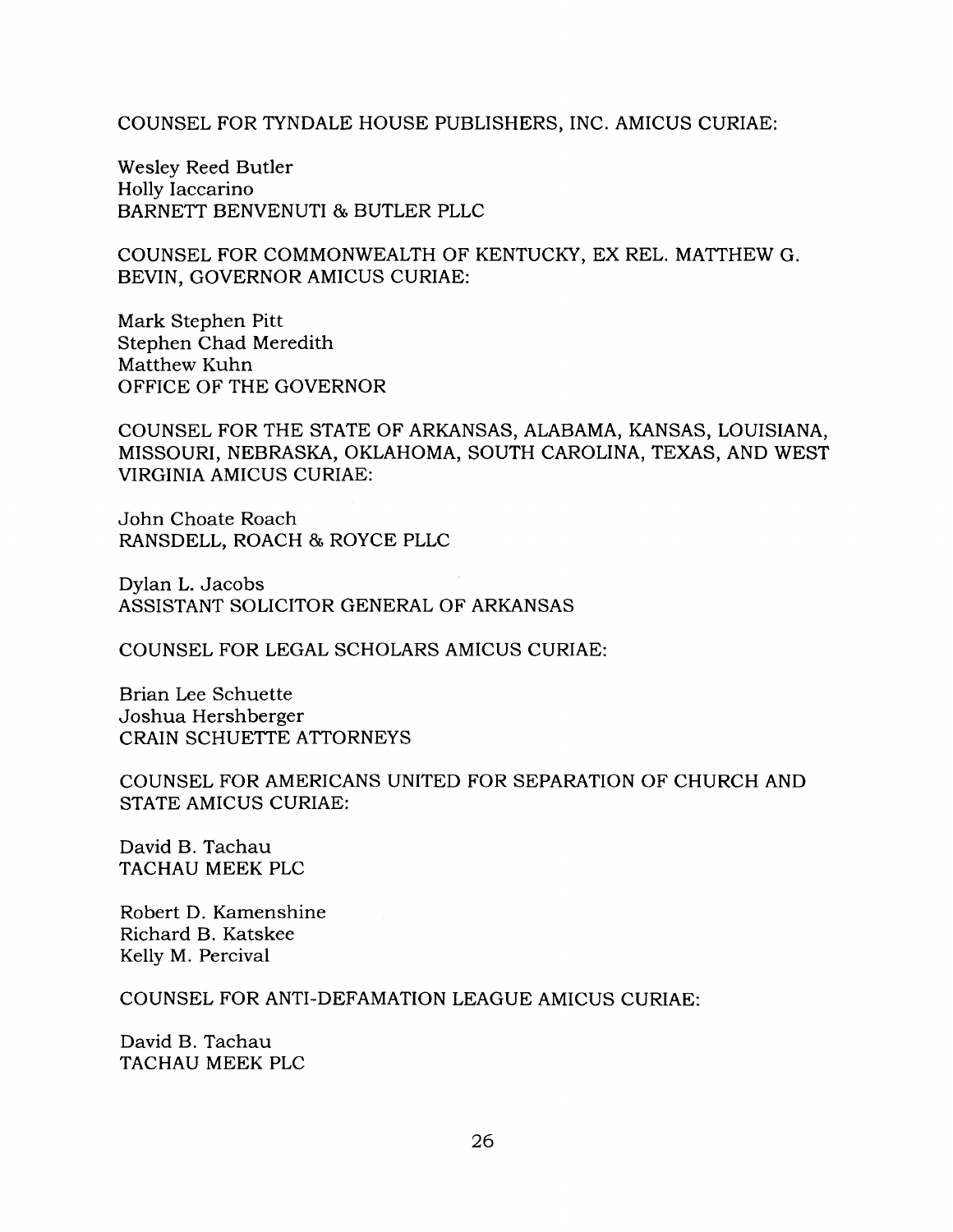Robert D. Kamenshine Richard B. Katskee Kelly M. Percival

COUNSEL FOR BEND THE ARC AMICUS CURIAE:

David B. Tachau TACHAU MEEK PLC

Robert D. Kamenshine Richard B. Katskee Kelly M. Percival

COUNSEL FOR A JEWISH PARTNERSHIP FOR JUSTICE AMICUS CURIAE:

David B. Tachau TACHAU MEEK PLC

Robert D. Kamenshine Richard B. Katskee Kelly M. Percival

COUNSEL FOR CENTRAL CONFERENCE OF AMERICAN RABBIS AMICUS CURIAE:

David B. Tachau TACHAU MEEK PLC

Robert D. Kamenshine Richard B. Katskee Kelly M. Percival

COUNSEL FOR INTERFAITH ALLIANCE FOUNDATION AMICUS CURIAE:

David B. Tachau TACHAU MEEK PLC

Robert D. Kamenshine Richard B. Katskee Kelly M. Percival

COUSEL FOR LAMBDA LEGAL DEFENSE AND EDUCATION FUND, INC. AMICUS CURIAE:

David B. Tachau TACHAU MEEK PLC